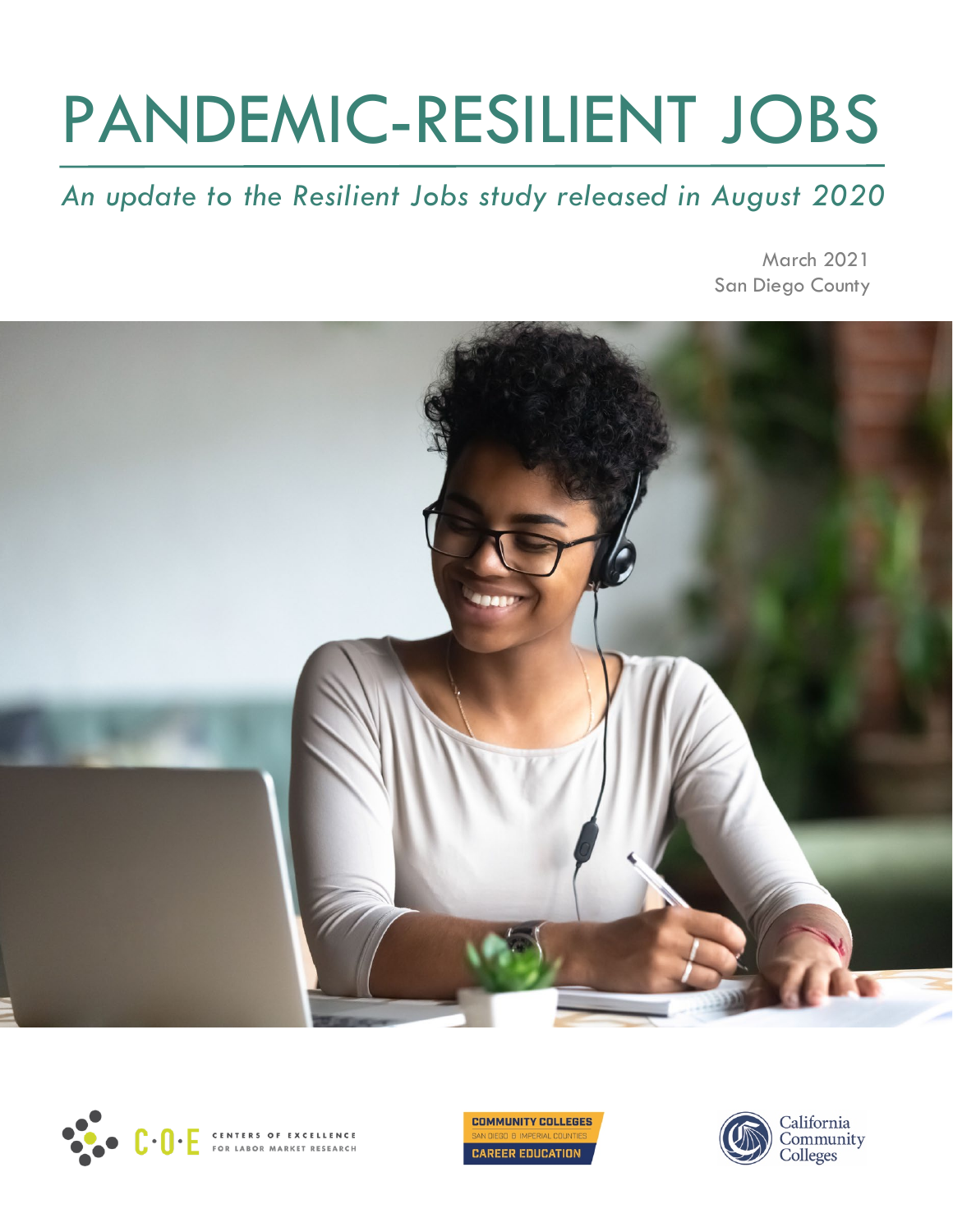## **TABLE OF CONTENTS**

| Analyzing the Updated Pandemic-Resilient Jobs List in San Diego County 9 |
|--------------------------------------------------------------------------|
|                                                                          |
|                                                                          |
|                                                                          |
|                                                                          |
|                                                                          |
|                                                                          |
|                                                                          |
|                                                                          |
| Appendix B: Number of Months Occupations Made the Top 50 Jobs List 25    |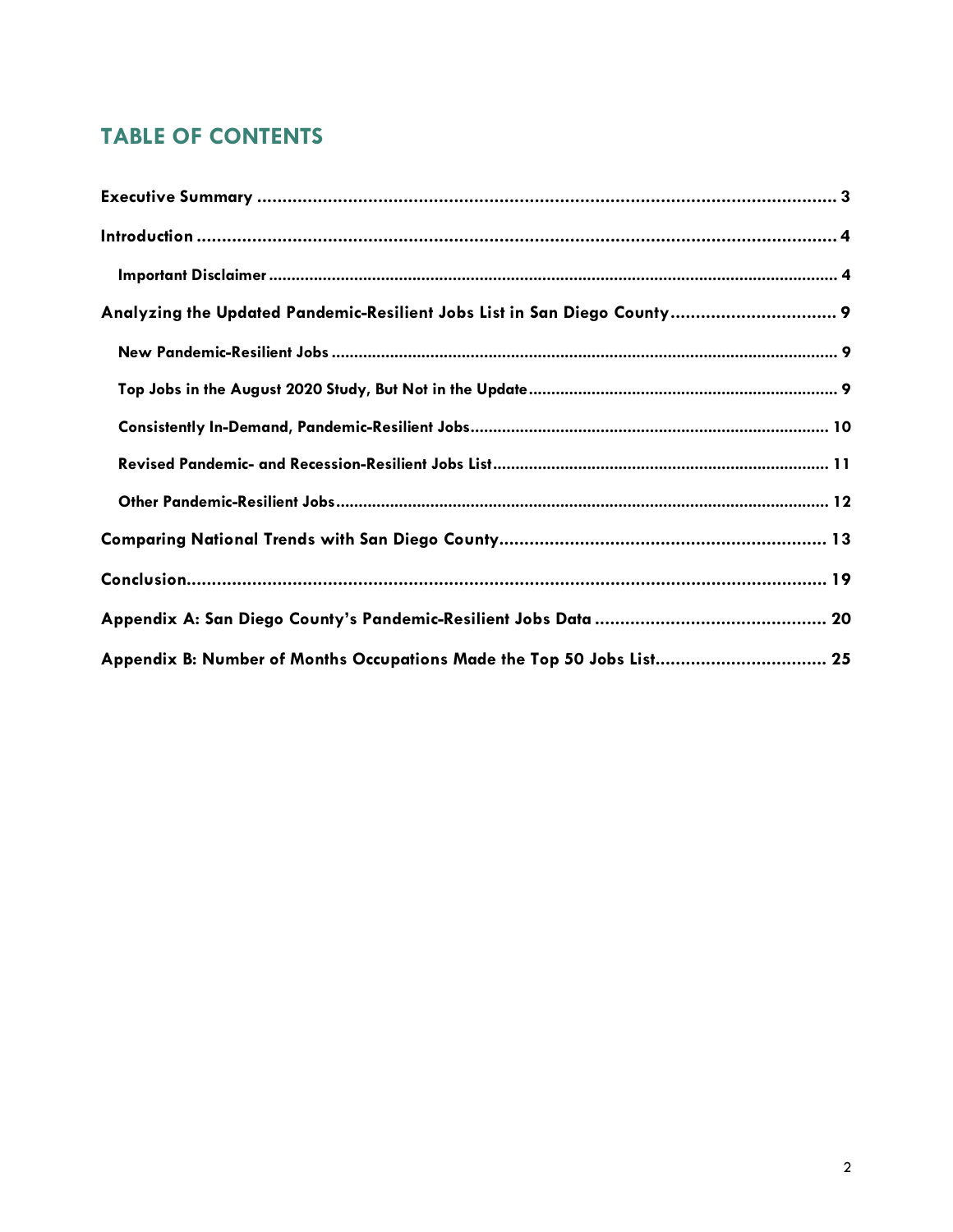#### <span id="page-2-0"></span>**Executive Summary**

In August 2020, the San Diego-Imperial Center of Excellence for Labor Market Research (COE) released *Resilient Jobs, a* study that analyzed jobs that appeared resilient during two economic crises, the Great Recession (2007-2009) and the start of the COVID-19 pandemic (March - June 2020). *Resilient Jobs* considered occupations with employment growth during the Great Recession to be "recession-resilient jobs," and occupations with the most online job postings between March and June 2020 to be "pandemic-resilient jobs." Since then, more online job postings data became available, which will be the focus of this update.

For this brief, the San Diego-Imperial COE reviewed approximately 370,000 online job postings between March and December 2020 to identify the top 50 jobs with the most online job postings each month in San Diego County. During this period, 74 occupations from the Standard Occupational Classification (SOC) system<sup>[1](#page-2-1)</sup> made the monthly top 50 jobs list at least once. The following summarizes findings that compare the pandemic-resilient jobs list released in August 2020 with the list provided in this brief:

- The updated list in this brief includes 74 pandemic-resilient jobs while the August 2020 study included 66 pandemic-resilient jobs. Eight new pandemic-resilient jobs appeared in the top 50 jobs list in the latter half of the year (July through December).
- Eight jobs in the August 2020 study made the top 50 jobs list nearly every month between March and June, but not between July and December of 2020.
- Of the 74 pandemic-resilient jobs highlighted in this update*,* 26 matched the recession-resilient jobs from the August 2020 study.
- Thirty occupations consistently made the top 50 jobs list each month in the 10 months analyzed in this brief. With the exception of two occupations, these 30 pandemic-resilient jobs also matched the top 30 pandemic-resilient jobs in the United States.

Labor market information, including definitions, wages, and minimum educational requirements for each pandemic-resilient job are provided in Appendix A of this update.

The San Diego-Imperial COE encourages stakeholders to use this study as a resource for meaningful discussions. This labor market information is intended to help the San Diego and Imperial Counties Community Colleges with program development and strategic planning as they assess priorities during this difficult time. **It is important to note that this study does not compare labor market demand with supply.** If the region's community colleges decide to create a new program the occupations identified in this study, then the San Diego-Imperial COE recommends completing a supply gap analysis, which compares demand with supply.

<span id="page-2-1"></span> <sup>1</sup> The Standard Occupational Classification (SOC) system is used by federal statistical agencies to classify workers into occupational categories for the purpose of collecting, calculating or disseminating data. bls.gov/soc.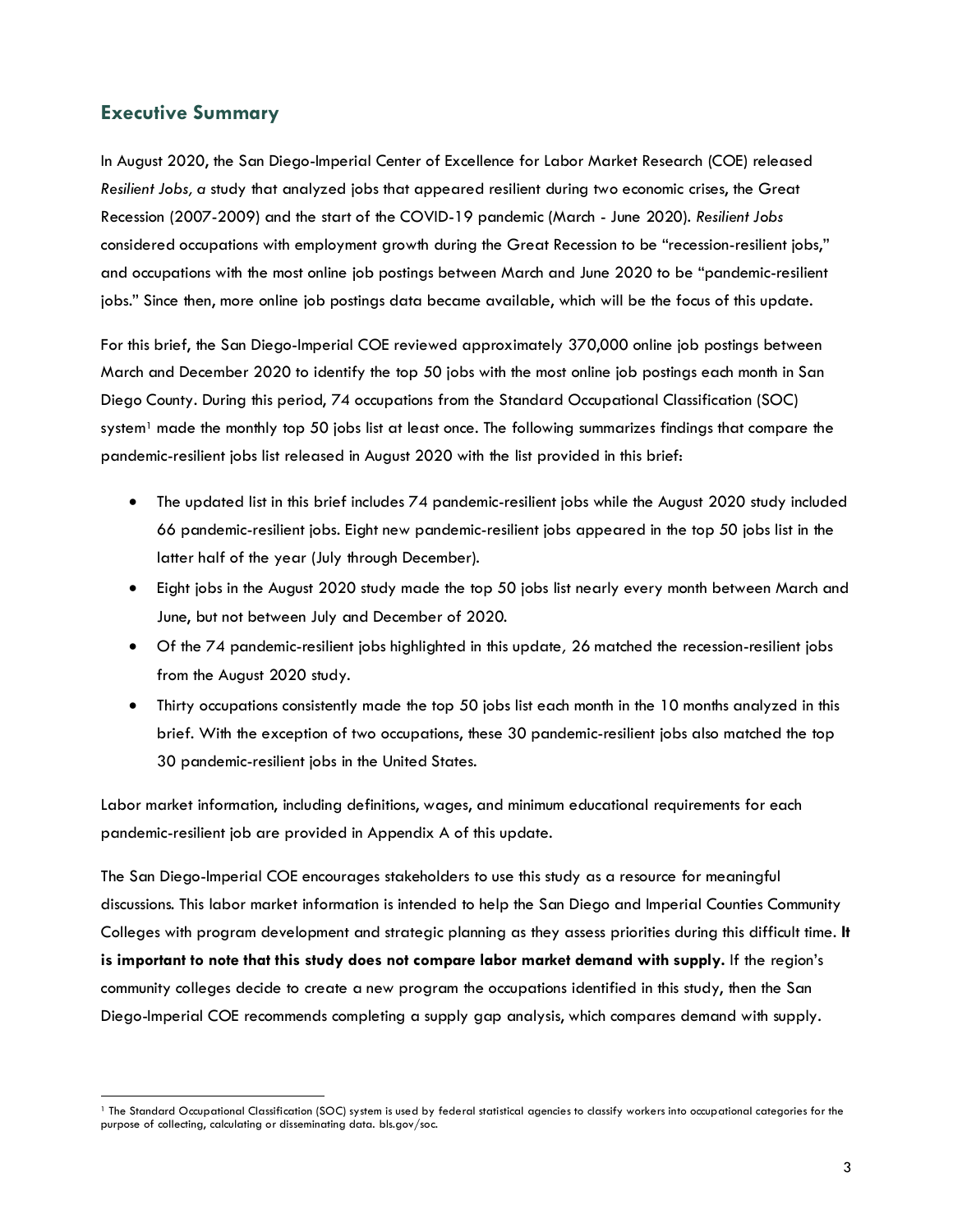#### <span id="page-3-0"></span>**Introduction**

In August 2020, the San Diego-Imperial Center of Excellence for Labor Market Research (COE) released a *Resilient Jobs* study, which analyzed jobs that appeared resilient during the Great Recession (2007-2009) and between March and June 2020 during the COVID-19 pandemic. Since then, more online job postings data became available, which will be the focus of this update.

For the purpose of this brief, "pandemic-resilient jobs" are defined as *jobs with the greatest number of online job postings per month* between March 1 and December 31, 2020. The San Diego-Imperial COE reviewed approximately 370,000 online job postings in San Diego County during this period to identify the top 50 jobs with the greatest number of online job postings each month. Although there are more than 800 occupational codes in the Standard Occupational Classification (SOC) system,<sup>[2](#page-3-2)</sup> only 74 occupations met the criteria and were considered pandemic-resilient jobs.<sup>3</sup> The exhibit on the following page lists the pandemic-resilient jobs in descending order, starting with occupations that appeared in the top 50 jobs list for all 10 months. Additionally, to identify which pandemic-resilient jobs were also "recession-resilient jobs," the San Diego-Imperial COE compared the list in Exhibit 1 with the list of 64 recession-resilient jobs identified in the *Resilient Jobs* study published in August 2020. The 26 occupations that appeared in both lists are noted in Exhibit 1 with an asterisk (\*).

#### <span id="page-3-1"></span>**IMPORTANT DISCLAIMER**

It is important to note that the financial crises caused by the Great Recession and COVID-19 are not the **same.** As more information about the impact of COVID-19 becomes available, the pandemic-resilient jobs identified in this update may no longer be relevant. However, this labor market information is intended to help the San Diego and Imperial Counties Community Colleges with program development and strategic planning as they assess priorities during this difficult time. Efforts have been made to qualify and validate the accuracy of the data and the report findings; however, neither the Centers of Excellence for Labor Market Research, COE host district, nor California Community Colleges Chancellor's Office are responsible for the applications or decisions made by individuals and/or organizations based on this study or its recommendations.

<span id="page-3-2"></span> <sup>2</sup> The Standard Occupational Classification (SOC) system is used by federal statistical agencies to classify workers into occupational categories for the purpose of collecting, calculating or disseminating data. bls.gov/soc.

<span id="page-3-3"></span><sup>3</sup> Burning Glass Technologies, "Labor Insight Real-Time Labor Market Information Tool." March - December 2020. San Diego County.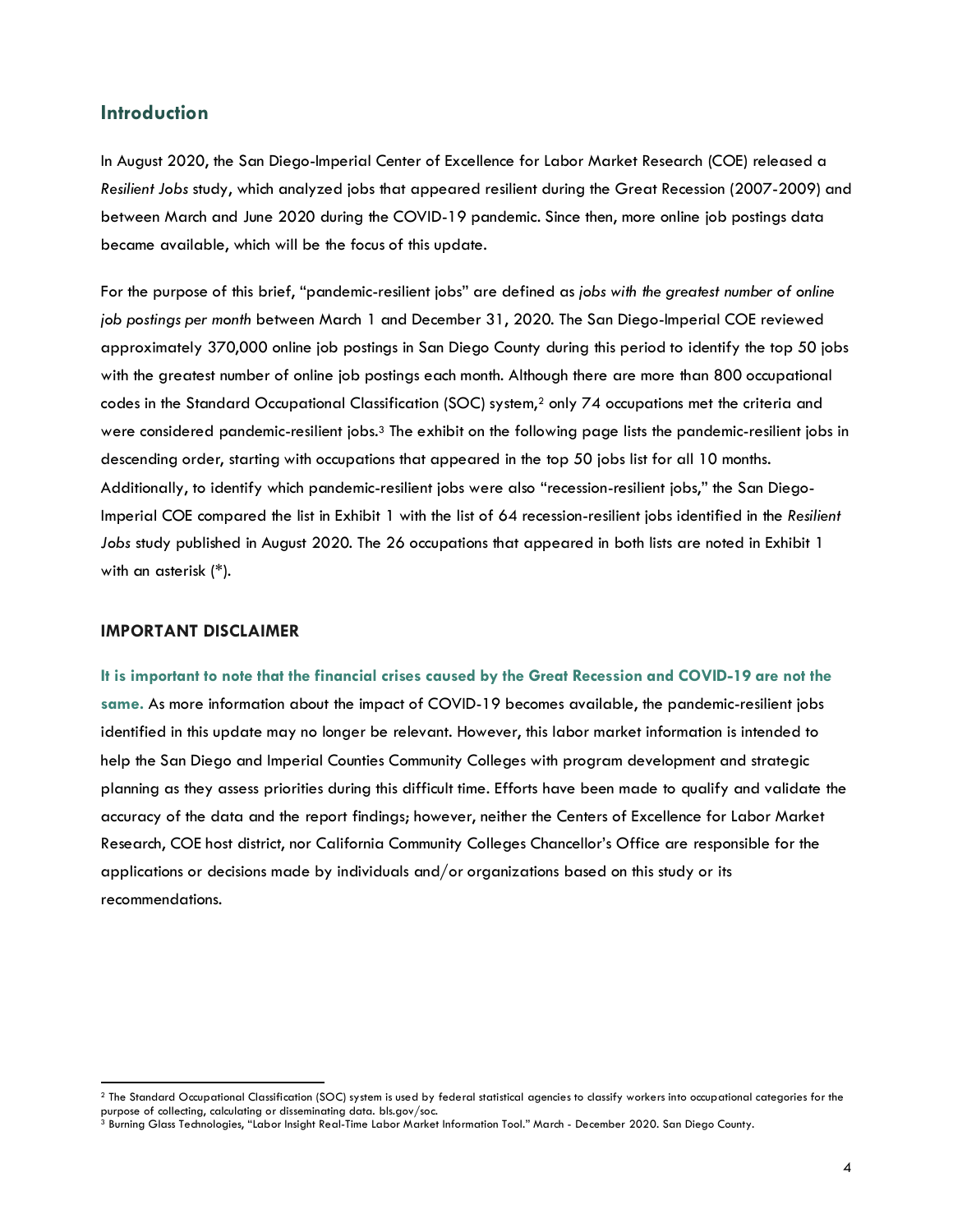|     | <b>Occupational Title</b>                                                    | Mar<br>2020 | Apr<br>2020 | May<br>2020 | Jun<br>2020 | Jul<br>2020 | Aug<br>2020 | Sep<br>2020 | Oct<br>2020 | Nov<br>2020 | Dec<br>2020 | # of Months in<br>the Top 50 Jobs                                          |
|-----|------------------------------------------------------------------------------|-------------|-------------|-------------|-------------|-------------|-------------|-------------|-------------|-------------|-------------|----------------------------------------------------------------------------|
| 1.  | Accountants and Auditors*                                                    | $\bullet$   | $\bullet$   | $\bullet$   | $\bullet$   | $\bullet$   | $\bullet$   | $\bullet$   | $\bullet$   | $\bullet$   | $\bullet$   | 10                                                                         |
| 2.  | Bookkeeping, Accounting, and Auditing<br>Clerks                              | $\bullet$   |             |             |             |             |             |             |             | $\bullet$   |             | 10                                                                         |
| 3.  | <b>Combined Food Preparation and Serving</b><br>Workers, Including Fast Food | $\bullet$   |             |             | $\bullet$   | $\bullet$   | $\bullet$   | $\bullet$   | $\bullet$   | $\bullet$   | $\bullet$   | 10                                                                         |
| 4.  | Computer Occupations, All Other*                                             | $\bullet$   | $\bullet$   | $\bullet$   | $\bullet$   | $\bullet$   | $\bullet$   | $\bullet$   | $\bullet$   | $\bullet$   | $\bullet$   | 10                                                                         |
| 5.  | Computer User Support Specialists*                                           | $\bullet$   | $\bullet$   | $\bullet$   | $\bullet$   | $\bullet$   | $\bullet$   | $\bullet$   | $\bullet$   | $\bullet$   | $\bullet$   | 10                                                                         |
| 6.  | <b>Customer Service Representatives</b>                                      | $\bullet$   | $\bullet$   | $\bullet$   | $\bullet$   | $\bullet$   | $\bullet$   | $\bullet$   | $\bullet$   | $\bullet$   | $\bullet$   | 10                                                                         |
| 7.  | Engineering Technicians, Except Drafters,<br>All Other                       | $\bullet$   |             |             |             |             | $\bullet$   | $\bullet$   | $\bullet$   | $\bullet$   | $\bullet$   | 10                                                                         |
| 8.  | <b>Financial Managers*</b>                                                   | $\bullet$   | $\bullet$   | $\bullet$   | $\bullet$   | $\bullet$   | $\bullet$   | $\bullet$   | $\bullet$   | $\bullet$   | $\bullet$   | 10                                                                         |
| 9.  | First-Line Supervisors of Retail Sales<br>Workers                            | $\bullet$   | $\bullet$   | $\bullet$   | $\bullet$   | $\bullet$   | $\bullet$   | $\bullet$   | $\bullet$   | $\bullet$   | $\bullet$   | 10                                                                         |
| 10. | General and Operations Managers*                                             | $\bullet$   | $\bullet$   | $\bullet$   | $\bullet$   | $\bullet$   | $\bullet$   | $\bullet$   | $\bullet$   | $\bullet$   | $\bullet$   | 10                                                                         |
| 11. | Heavy and Tractor-Trailer Truck Drivers                                      | $\bullet$   | $\bullet$   | $\bullet$   | $\bullet$   | $\bullet$   | $\bullet$   | $\bullet$   | $\bullet$   | $\bullet$   | $\bullet$   | 10                                                                         |
| 12. | Human Resources Specialists                                                  | $\bullet$   | $\bullet$   | ٠           | $\bullet$   | $\bullet$   | $\bullet$   | $\bullet$   | $\bullet$   | $\bullet$   | $\bullet$   | 10                                                                         |
| 13. | Janitors and Cleaners, Except Maids and<br><b>Housekeeping Cleaners</b>      | $\bullet$   | $\bullet$   | ٠           | $\bullet$   | $\bullet$   | $\bullet$   | $\bullet$   | $\bullet$   | $\bullet$   | $\bullet$   | 10                                                                         |
| 14. | Laborers and Freight, Stock, and Material<br>Movers, Hand                    | $\bullet$   |             |             |             |             | $\bullet$   |             |             |             |             | 10                                                                         |
| 15. | <b>Licensed Practical and Licensed Vocational</b><br>Nurses*                 | $\bullet$   |             |             |             |             | $\bullet$   | $\bullet$   |             |             |             | 10                                                                         |
| 16. | Maintenance and Repair Workers,<br>General*                                  | $\bullet$   |             |             |             |             |             |             |             |             |             | 10                                                                         |
| 17. | Management Analysts*                                                         | $\bullet$   | $\bullet$   | $\bullet$   | $\bullet$   | $\bullet$   | $\bullet$   | $\bullet$   | $\bullet$   | $\bullet$   | $\bullet$   | 10                                                                         |
| 18. | Managers, All Other*                                                         | $\bullet$   |             | $\bullet$   | $\bullet$   |             | $\bullet$   | $\bullet$   | $\bullet$   | $\bullet$   | $\bullet$   | 10                                                                         |
| 19. | <b>Marketing Managers</b>                                                    | $\bullet$   | $\bullet$   | $\bullet$   | $\bullet$   | $\bullet$   | $\bullet$   | $\bullet$   | $\bullet$   | $\bullet$   | $\bullet$   | 10                                                                         |
| 20. | Medical and Health Services Managers*                                        |             |             |             |             |             |             |             |             |             |             | 10<br>$*$ glso recession-resilient in the August 2020 Resilient Jobs study |

#### **Exhibit 1: Occupations that Made the Monthly Top 50 Jobs List in San Diego County, March - December 2020**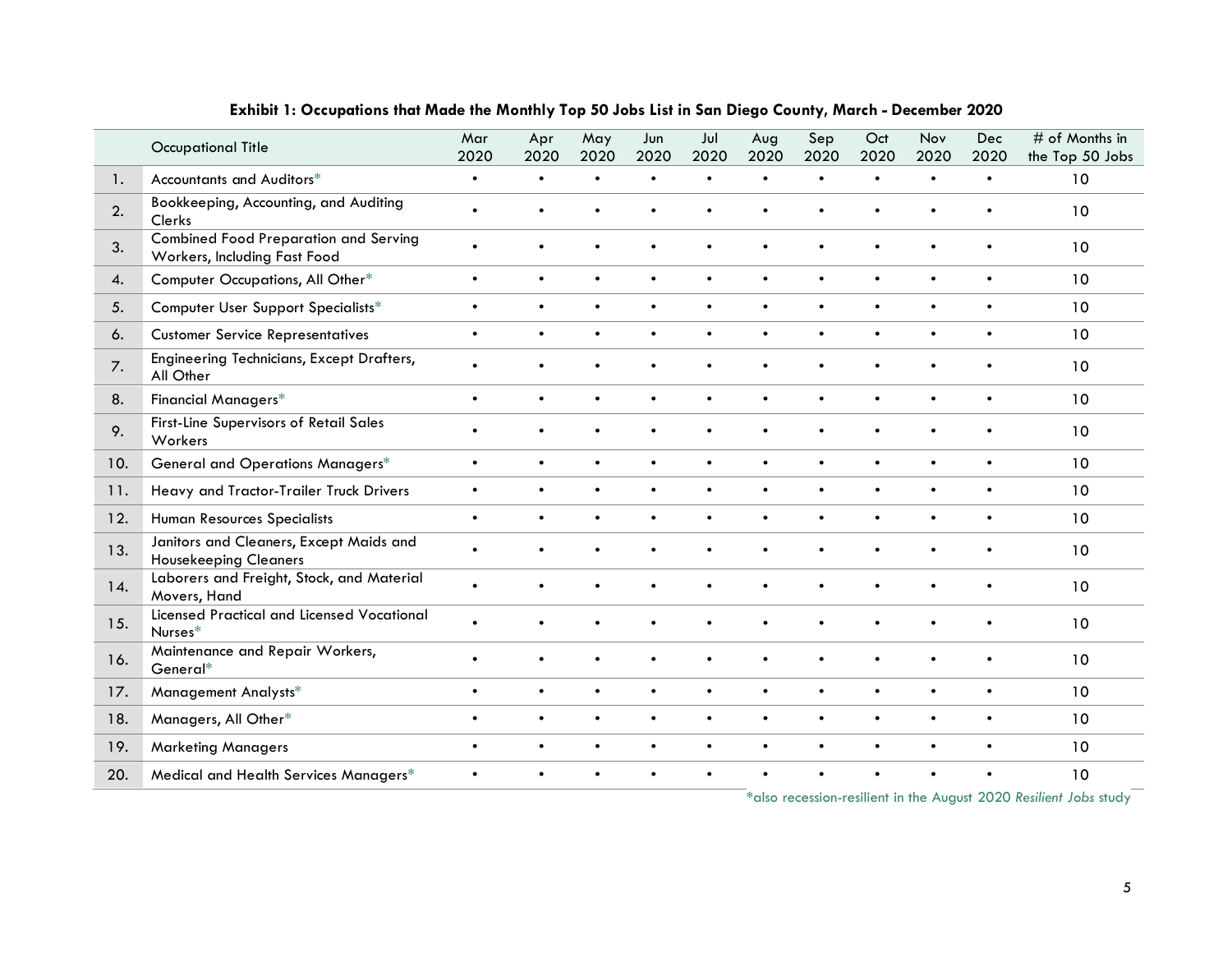|     | <b>Occupational Title</b>                                                                          | Mar<br>2020 | Apr<br>2020 | May<br>2020 | Jun<br>2020 | Jul<br>2020 | Aug<br>2020 | Sep<br>2020 | Oct<br>2020 | Nov<br>2020 | Dec<br>2020 | # of Months in<br>the Top 50 Jobs |
|-----|----------------------------------------------------------------------------------------------------|-------------|-------------|-------------|-------------|-------------|-------------|-------------|-------------|-------------|-------------|-----------------------------------|
| 21. | <b>Operations Research Analysts</b>                                                                | $\bullet$   | $\bullet$   | $\bullet$   | $\bullet$   | $\bullet$   | $\bullet$   | $\bullet$   | $\bullet$   | $\bullet$   | $\bullet$   | 10                                |
| 22. | <b>Personal Care Aides</b>                                                                         | $\bullet$   | $\bullet$   | $\bullet$   | $\bullet$   | $\bullet$   | $\bullet$   | $\bullet$   | $\bullet$   | $\bullet$   | $\bullet$   | 10                                |
| 23. | Registered Nurses*                                                                                 | $\bullet$   | $\bullet$   | $\bullet$   | $\bullet$   | $\bullet$   | $\bullet$   | $\bullet$   | $\bullet$   | $\bullet$   | $\bullet$   | 10                                |
| 24. | <b>Retail Salespersons</b>                                                                         | $\bullet$   | $\bullet$   | $\bullet$   | $\bullet$   | $\bullet$   | $\bullet$   | $\bullet$   | $\bullet$   | $\bullet$   | $\bullet$   | 10                                |
| 25. | Sales Managers*                                                                                    | $\bullet$   | $\bullet$   | $\bullet$   | $\bullet$   | $\bullet$   | $\bullet$   | $\bullet$   | $\bullet$   | $\bullet$   | $\bullet$   | 10                                |
| 26. | Sales Representatives, Wholesale and<br>Manufacturing, Except Technical and<br>Scientific Products |             |             |             |             |             |             |             |             |             |             | 10                                |
| 27. | Secretaries and Administrative Assistants,<br>Except Legal, Medical, and Executive*                | $\bullet$   | $\bullet$   | $\bullet$   |             | $\bullet$   | $\bullet$   | $\bullet$   | $\bullet$   | $\bullet$   | $\bullet$   | 10                                |
| 28. | <b>Security Guards</b>                                                                             | $\bullet$   | $\bullet$   | $\bullet$   | $\bullet$   | $\bullet$   | $\bullet$   | $\bullet$   | $\bullet$   | $\bullet$   | $\bullet$   | 10                                |
| 29. | Software Developers, Applications*                                                                 | $\bullet$   | $\bullet$   | $\bullet$   | $\bullet$   | $\bullet$   | $\bullet$   | $\bullet$   | $\bullet$   | $\bullet$   | $\bullet$   | 10                                |
| 30. | <b>Stock Clerks and Order Fillers</b>                                                              | $\bullet$   | $\bullet$   | $\bullet$   | $\bullet$   | $\bullet$   | $\bullet$   | $\bullet$   | $\bullet$   | $\bullet$   | $\bullet$   | 10                                |
| 31. | Cashiers                                                                                           | $\bullet$   |             | $\bullet$   | $\bullet$   | $\bullet$   | $\bullet$   | $\bullet$   | $\bullet$   | $\bullet$   | $\bullet$   | 9                                 |
| 32. | Engineers, All Other                                                                               | $\bullet$   | $\bullet$   | $\bullet$   | $\bullet$   | $\bullet$   | $\bullet$   | $\bullet$   | $\bullet$   | $\bullet$   |             | 9                                 |
| 33. | Production Workers, All Other                                                                      |             | $\bullet$   | $\bullet$   | $\bullet$   | $\bullet$   | $\bullet$   | $\bullet$   | $\bullet$   | $\bullet$   | $\bullet$   | 9                                 |
| 34. | Speech-Language Pathologists                                                                       | $\bullet$   | $\bullet$   | $\bullet$   | $\bullet$   | $\bullet$   | $\bullet$   |             | $\bullet$   | $\bullet$   | $\bullet$   | 9                                 |
| 35. | Childcare Workers                                                                                  | $\bullet$   | $\bullet$   | $\bullet$   |             |             | $\bullet$   | $\bullet$   | $\bullet$   | $\bullet$   | $\bullet$   | 8                                 |
| 36. | Insurance Sales Agents*                                                                            |             | $\bullet$   | $\bullet$   | $\bullet$   |             | $\bullet$   | $\bullet$   | $\bullet$   | $\bullet$   | $\bullet$   | 8                                 |
| 37. | Maids and Housekeeping Cleaners                                                                    | $\bullet$   |             | $\bullet$   | $\bullet$   | $\bullet$   | $\bullet$   | $\bullet$   |             | $\bullet$   | $\bullet$   | 8                                 |
| 38. | Market Research Analysts and Marketing<br>Specialists*                                             | $\bullet$   |             | $\bullet$   |             | $\bullet$   | $\bullet$   |             |             | $\bullet$   | $\bullet$   | 8                                 |
| 39. | Merchandise Displayers and Window<br>Trimmers                                                      |             |             |             |             |             |             |             |             |             |             | 8                                 |
| 40. | Cooks, Restaurant                                                                                  | $\bullet$   |             |             | $\bullet$   |             | $\bullet$   | $\bullet$   | $\bullet$   | $\bullet$   |             | $\overline{7}$                    |

#### **Exhibit 1: Occupations that Made the Monthly Top 50 Jobs List in San Diego County, March - December 2020 (Continued)**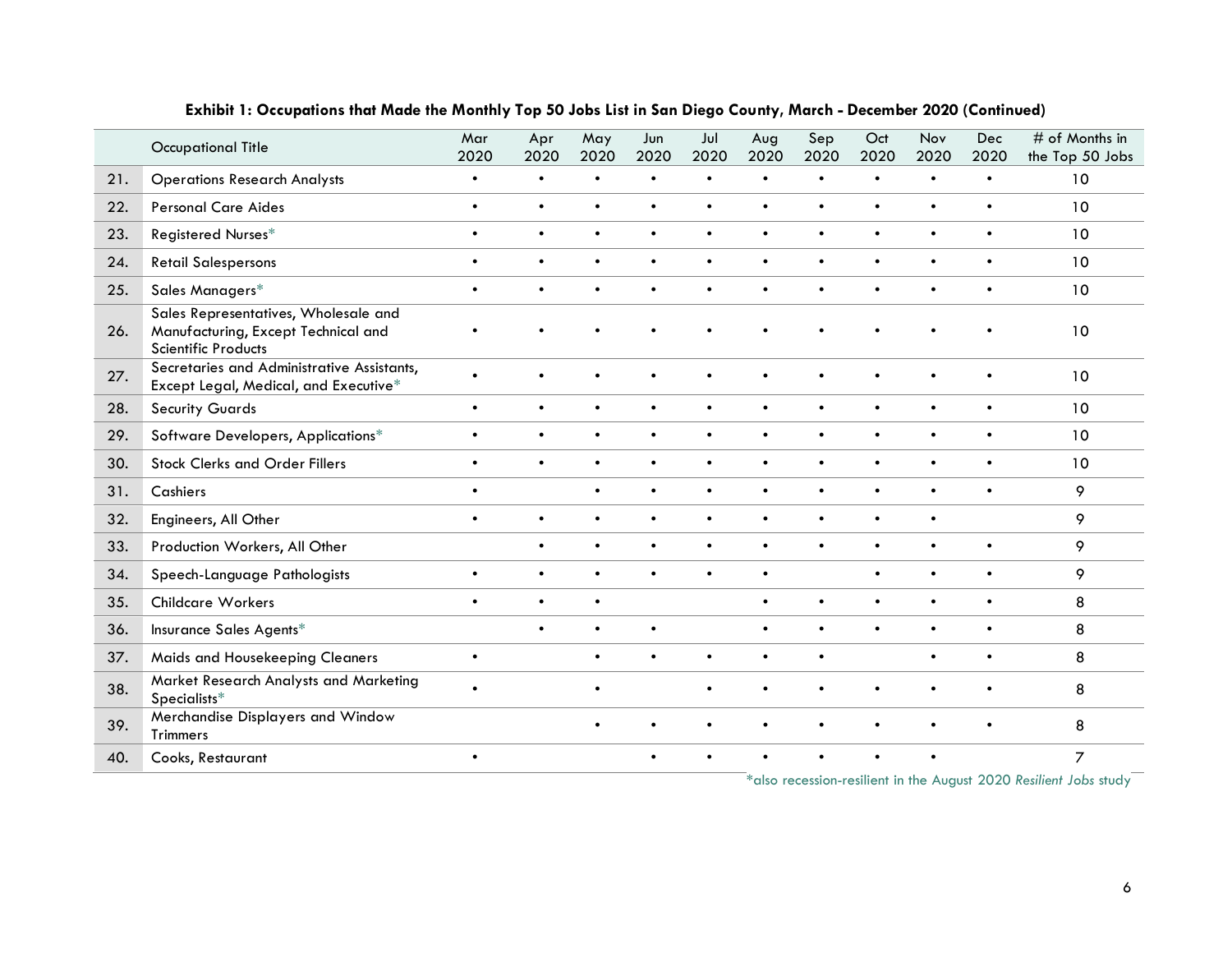|     | <b>Occupational Title</b>                                               | Mar<br>2020 | Apr<br>2020 | May<br>2020 | Jun<br>2020 | Jul<br>2020 | Aug<br>2020 | Sep<br>2020 | Oct<br>2020 | Nov<br>2020 | Dec<br>2020 | # of Months in<br>the Top 50 Jobs |
|-----|-------------------------------------------------------------------------|-------------|-------------|-------------|-------------|-------------|-------------|-------------|-------------|-------------|-------------|-----------------------------------|
| 41. | Driver/Sales Workers                                                    |             | $\bullet$   |             | $\bullet$   | $\bullet$   | $\bullet$   | $\bullet$   | $\bullet$   | $\bullet$   |             | $\overline{7}$                    |
| 42. | Medical Assistants*                                                     |             |             |             | $\bullet$   | $\bullet$   | $\bullet$   | $\bullet$   | $\bullet$   | $\bullet$   | $\bullet$   | $\overline{7}$                    |
| 43. | Medical Secretaries*                                                    |             |             |             | $\bullet$   | $\bullet$   | $\bullet$   | $\bullet$   | $\bullet$   | $\bullet$   | $\bullet$   | $\overline{7}$                    |
| 44. | Automotive Service Technicians and<br>Mechanics                         |             |             |             |             |             |             |             |             |             |             | 6                                 |
| 45. | Computer Systems Analysts*                                              | $\bullet$   | $\bullet$   | $\bullet$   | $\bullet$   | $\bullet$   | $\bullet$   |             |             |             |             | 6                                 |
| 46. | First-Line Supervisors of Food Preparation<br>and Serving Workers*      | $\bullet$   |             |             |             |             |             | $\bullet$   |             |             |             | 6                                 |
| 47. | First-Line Supervisors of Office and<br>Administrative Support Workers* | $\bullet$   |             |             |             |             | $\bullet$   |             |             |             |             | 6                                 |
| 48. | <b>Information Security Analysts</b>                                    | $\bullet$   |             | $\bullet$   | $\bullet$   | $\bullet$   |             | $\bullet$   |             |             |             | 6                                 |
| 49. | Waiters and Waitresses                                                  | $\bullet$   |             |             | $\bullet$   | $\bullet$   | $\bullet$   | $\bullet$   | $\bullet$   |             |             | 6                                 |
| 50. | Lawyers*                                                                | $\bullet$   | $\bullet$   | $\bullet$   |             |             |             | $\bullet$   | $\bullet$   |             |             | 5                                 |
| 51. | Medical and Clinical Laboratory<br>Technicians                          |             |             |             |             | $\bullet$   |             |             |             |             |             | 5                                 |
| 52. | Network and Computer Systems<br>Administrators*                         |             |             |             |             |             |             |             |             |             |             | 5                                 |
| 53. | <b>Food Service Managers</b>                                            | $\bullet$   | $\bullet$   |             | $\bullet$   |             |             | $\bullet$   |             |             |             | 4                                 |
| 54. | <b>Nursing Assistants</b>                                               |             |             |             |             |             | $\bullet$   |             | $\bullet$   | $\bullet$   | $\bullet$   | 4                                 |
| 55. | Office Clerks, General                                                  | $\bullet$   |             | $\bullet$   |             |             |             |             | $\bullet$   |             | $\bullet$   | 4                                 |
| 56. | Postsecondary Teachers, All Other                                       |             | $\bullet$   | $\bullet$   |             |             |             |             |             | $\bullet$   |             | 4                                 |
| 57. | Web Developers                                                          | $\bullet$   | $\bullet$   | $\bullet$   | $\bullet$   |             |             |             |             |             |             | 4                                 |
| 58. | <b>Construction Managers</b>                                            | $\bullet$   |             | $\bullet$   |             |             |             |             |             |             |             | 3                                 |
| 59. | Loan Officers                                                           |             | $\bullet$   |             |             |             |             |             |             |             | $\bullet$   | 3                                 |
| 60. | Hotel, Motel, and Resort Desk Clerks                                    |             |             |             | $\bullet$   |             |             |             |             |             | 00000       | 2                                 |

#### **Exhibit 1: Occupations that Made the Monthly Top 50 Jobs List in San Diego County, March - December 2020 (Continued)**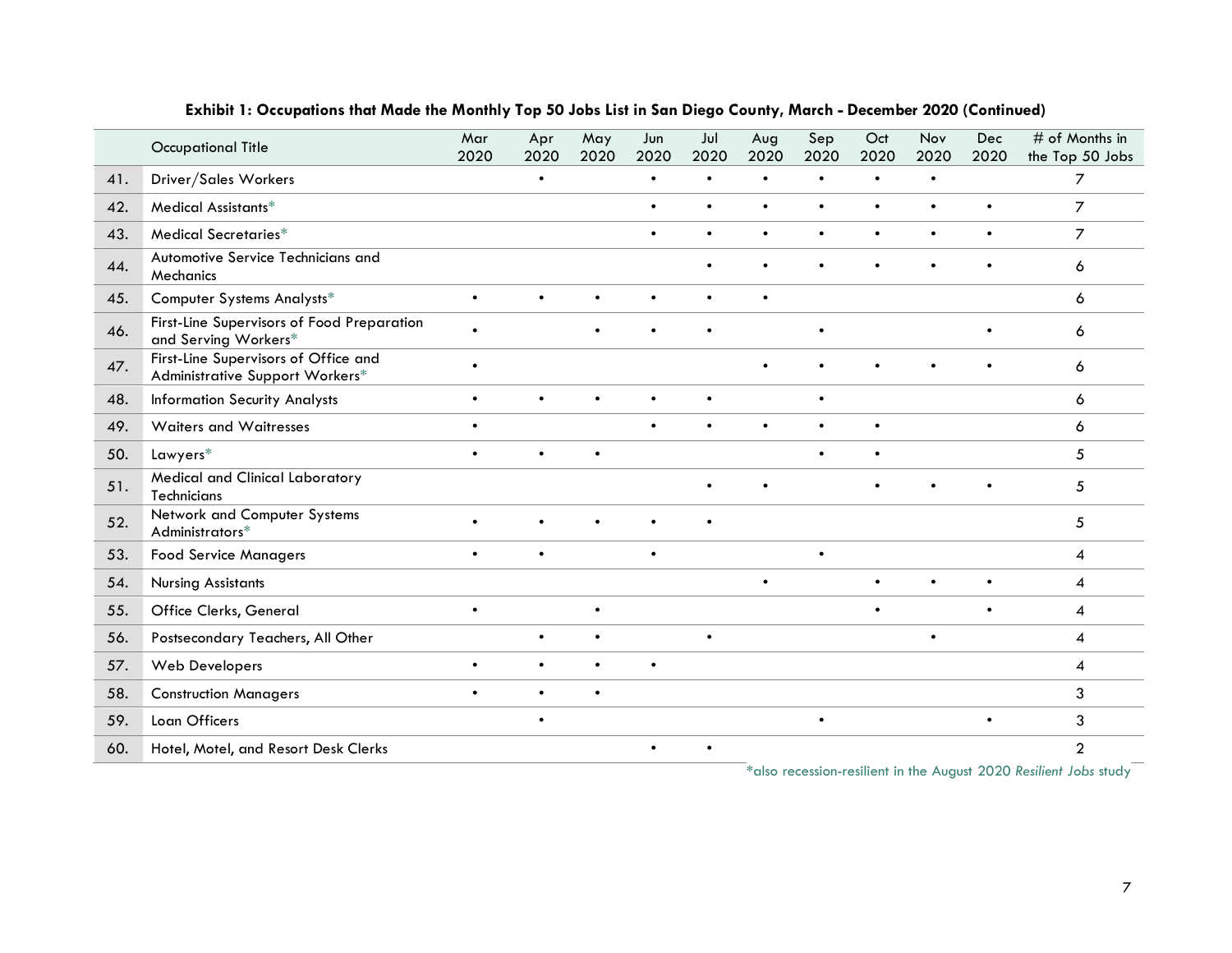|     | Occupational Title                                                                           | Mar<br>2020 | Apr<br>2020 | May<br>2020 | Jun<br>2020 | Jul<br>2020 | Aug<br>2020 | Sep<br>2020 | Oct<br>2020 | Nov<br>2020 | Dec<br>2020 | $\#$ of Months in<br>the Top 50 Jobs |
|-----|----------------------------------------------------------------------------------------------|-------------|-------------|-------------|-------------|-------------|-------------|-------------|-------------|-------------|-------------|--------------------------------------|
| 61. | Inspectors, Testers, Sorters, Samplers, and<br>Weighers $*$                                  |             |             |             |             |             |             |             |             |             |             | 2                                    |
| 62. | Preschool Teachers, Except Special<br>Education                                              |             |             |             |             |             | $\bullet$   |             |             |             |             | 2                                    |
| 63. | <b>Real Estate Sales Agents</b>                                                              |             |             |             |             |             |             |             | $\bullet$   |             | $\bullet$   | $\overline{2}$                       |
| 64. | Architectural and Engineering Managers                                                       |             |             |             |             |             |             |             |             |             |             |                                      |
| 65. | <b>Computer Network Architects</b>                                                           |             |             |             |             |             |             |             |             |             |             |                                      |
| 66. | Counter Attendants, Cafeteria, Food<br>Concession, and Coffee Shop                           |             |             | $\bullet$   |             |             |             |             |             |             |             |                                      |
| 67. | <b>Database Administrators</b>                                                               |             |             |             | $\bullet$   |             |             |             |             |             |             |                                      |
| 68. | <b>Electrical Engineers</b>                                                                  |             |             |             |             |             |             |             |             |             |             |                                      |
| 69. | <b>Financial Analysts</b>                                                                    |             |             |             |             |             |             |             |             |             |             |                                      |
| 70. | Medical Scientists, Except Epidemiologists*                                                  |             |             |             |             |             |             |             |             |             |             |                                      |
| 71. | Property, Real Estate, and Community<br><b>Association Managers</b>                          |             |             |             |             |             |             |             |             |             |             |                                      |
| 72. | Receptionists and Information Clerks                                                         | $\bullet$   |             |             |             |             |             |             |             |             |             |                                      |
| 73. | Sales Representatives, Wholesale and<br>Manufacturing, Technical and Scientific<br>Products* |             |             |             |             |             |             |             |             |             |             |                                      |
| 74. | Teachers and Instructors, All Other, Except<br><b>Substitute Teachers</b>                    |             |             |             |             |             |             |             |             |             |             |                                      |

#### **Exhibit 1: Occupations that Made the Monthly Top 50 Jobs List in San Diego County, March - December 2020 (Continued)**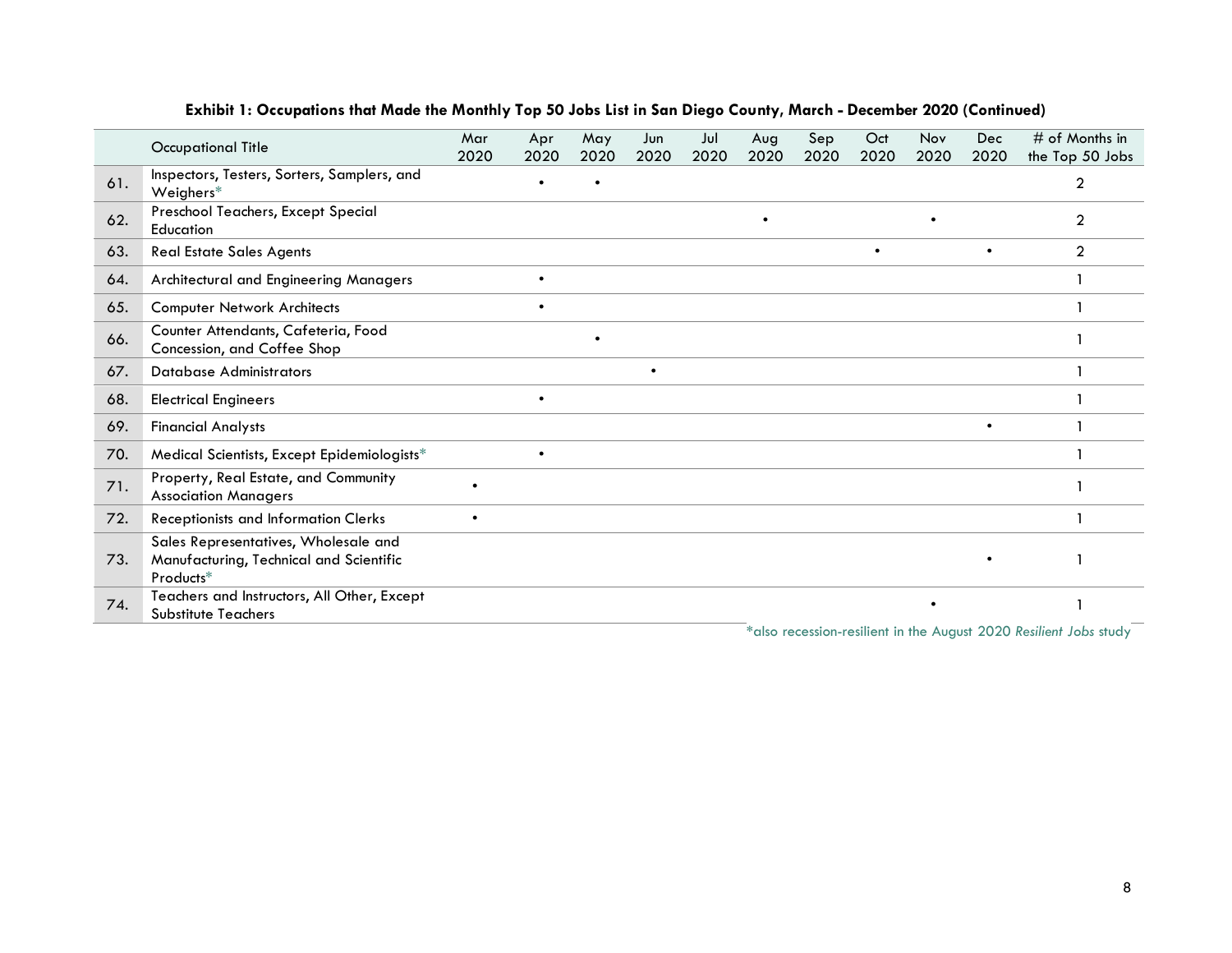## <span id="page-8-0"></span>**Analyzing the Updated Pandemic-Resilient Jobs List in San Diego County**

This section compares the pandemic-resilient jobs list released in August 2020 with the updated list provided in this brief (Exhibit 1 above). The August 2020 study analyzed the top 50 jobs each month between March and June 2020. This brief analyzes the top 50 jobs each month between March and **December** 2020.

#### <span id="page-8-1"></span>**NEW PANDEMIC-RESILIENT JOBS**

The updated list includes 74 pandemic-resilient jobs while the August 2020 study included 66 pandemicresilient jobs. Eight new pandemic-resilient jobs appeared in the top 50 jobs list in the latter half of the year (July through December):

- 1) Automotive Service Technicians and Mechanics
- 2) Financial Analysts
- 3) Medical and Clinical Laboratory Technicians
- 4) Nursing Assistants
- 5) Preschool Teachers, Except Special Education
- 6) Real Estate Sales Agents
- 7) Sales Representatives, Wholesale and Manufacturing, Technical and Scientific Products
- 8) Teachers and Instructors, All Other, Except Substitute Teachers

#### <span id="page-8-2"></span>**TOP JOBS IN THE AUGUST 2020 STUDY, BUT NOT IN THE UPDATE**

Interestingly, the following occupations made the top 50 jobs list nearly every month between March and June, but not between July and December 2020:

- 1) Computer Systems Analysts
- 2) Construction Managers\*
- 3) First-Line Supervisors of Food Preparation and Serving Workers\*
- 4) Food Service Managers\*
- 5) Information Security Analysts
- 6) Lawyers\*
- 7) Network and Computer Systems Administrators
- 8) Web Developers

\*These occupations made the top 50 jobs list three out of the four months in the August 2020 study. The other occupations made the top 50 jobs list each month during the four months analyzed in the August 2020 study.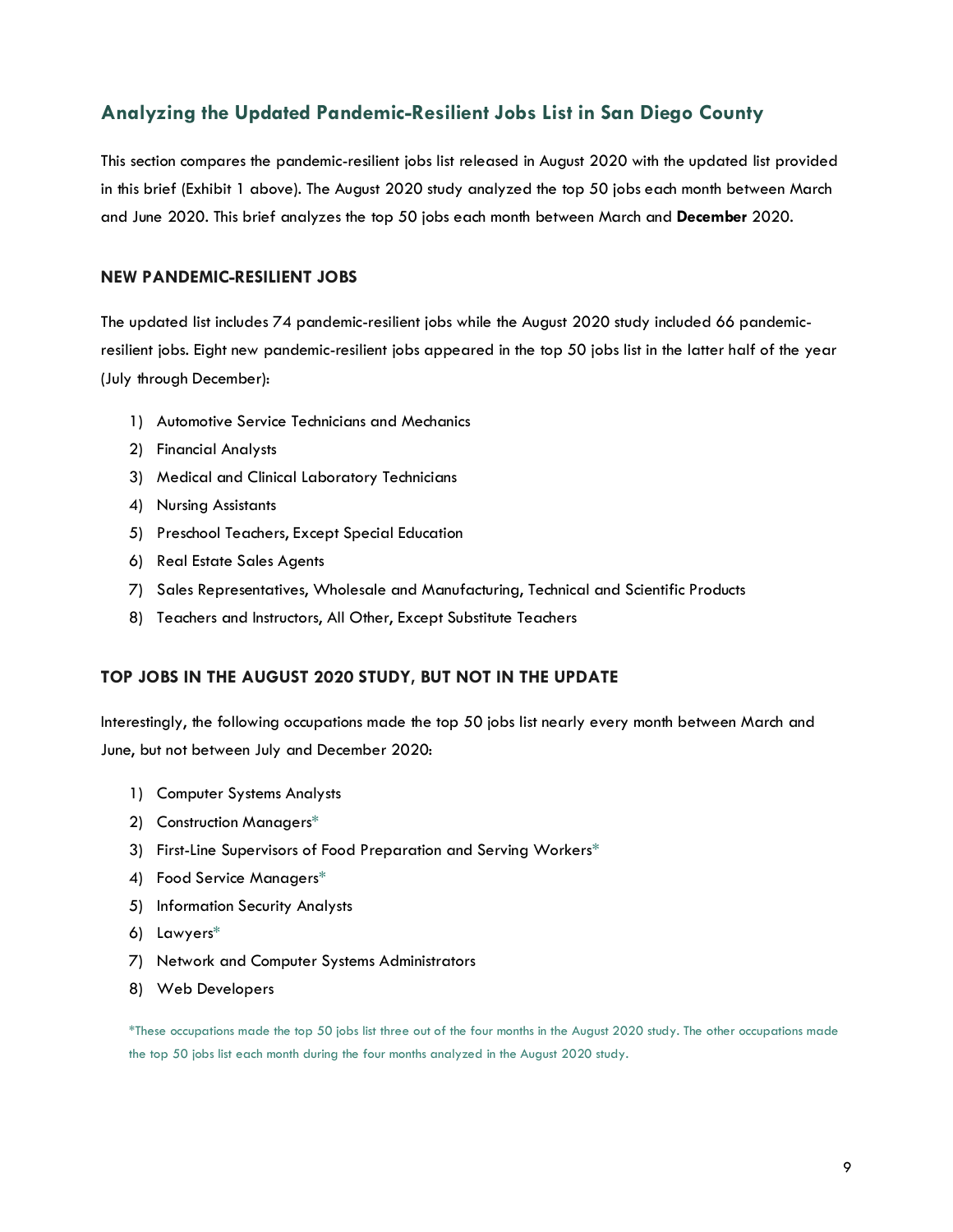#### <span id="page-9-0"></span>**CONSISTENTLY IN-DEMAND, PANDEMIC-RESILIENT JOBS**

Thirty occupations consistently made the top 50 jobs list each month in the 10 months analyzed in this brief:

- 1) Accountants and Auditors
- 2) Bookkeeping, Accounting, and Auditing Clerks
- 3) Combined Food Preparation and Serving Workers, Including Fast Food
- 4) Computer Occupations, All Other
- 5) Computer User Support Specialists
- 6) Customer Service Representatives
- 7) Engineering Technicians, Except Drafters, All Other
- 8) Financial Managers
- 9) First-Line Supervisors of Retail Sales Workers
- 10) General and Operations Managers
- 11) Heavy and Tractor-Trailer Truck Drivers
- 12) Human Resources Specialists
- 13) Janitors and Cleaners, Except Maids and Housekeeping Cleaners
- 14) Laborers and Freight, Stock, and Material Movers, Hand
- 15) Licensed Practical and Licensed Vocational Nurses
- 16) Maintenance and Repair Workers, General
- 17) Management Analysts
- 18) Managers, All Other
- 19) Marketing Managers
- 20) Medical and Health Services Managers
- 21) Operations Research Analysts
- 22) Personal Care Aides
- 23) Registered Nurses
- 24) Retail Salespersons
- 25) Sales Managers
- 26) Sales Representatives, Wholesale and Manufacturing, Except Technical and Scientific Products
- 27) Secretaries and Administrative Assistants, Except Legal, Medical, and Executive
- 28) Security Guards
- 29) Software Developers, Applications
- 30) Stock Clerks and Order Fillers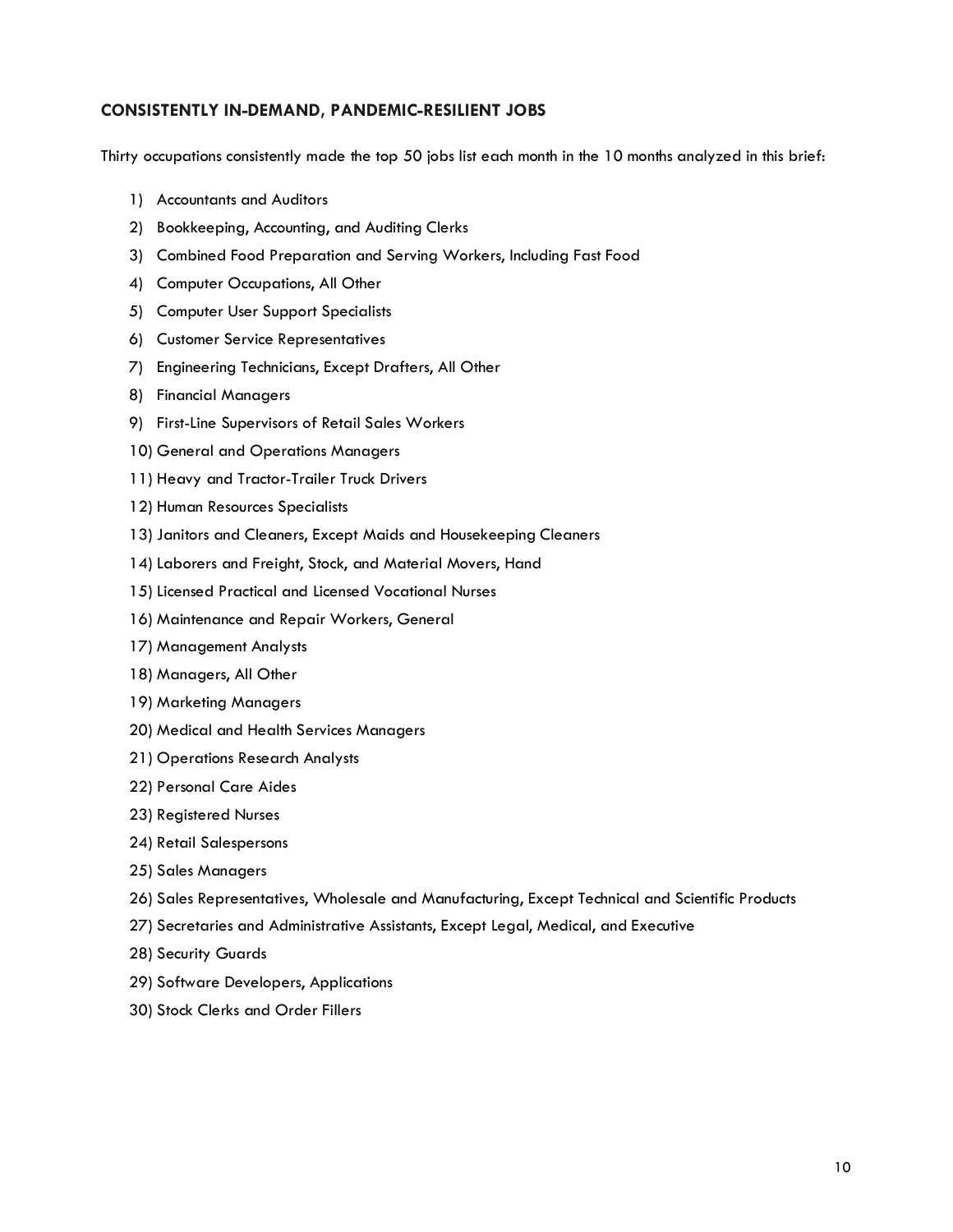#### <span id="page-10-0"></span>**REVISED PANDEMIC- AND RECESSION-RESILIENT JOBS LIST**

Of the 74 pandemic-resilient jobs highlighted in this brief*,* 26 matched the recession-resilient jobs from the August 2020 study:

- 1) Accountants and Auditors
- 2) Computer Occupations, All Other
- 3) Computer Systems Analysts
- 4) Computer User Support Specialists
- 5) Financial Managers
- 6) First-Line Supervisors of Food Preparation and Serving Workers
- 7) First-Line Supervisors of Office and Administrative Support Workers
- 8) General and Operations Managers
- 9) Inspectors, Testers, Sorters, Samplers, and Weighers
- 10) Insurance Sales Agents
- 11) Lawyers
- 12) Licensed Practical and Licensed Vocational Nurses
- 13) Maintenance and Repair Workers, General
- 14) Management Analysts
- 15) Managers, All Other
- 16) Market Research Analysts and Marketing Specialists
- 17) Medical and Health Services Managers
- 18) Medical Assistants
- 19) Medical Secretaries
- 20) Medical Scientists, Except Epidemiologists
- 21) Network and Computer Systems Administrators
- 22) Registered Nurses
- 23) Sales Managers
- 24) Sales Representatives, Wholesale and Manufacturing, Technical and Scientific Products
- 25) Secretaries and Administrative Assistants, Except Legal, Medical, and Executive
- 26) Software Developers, Applications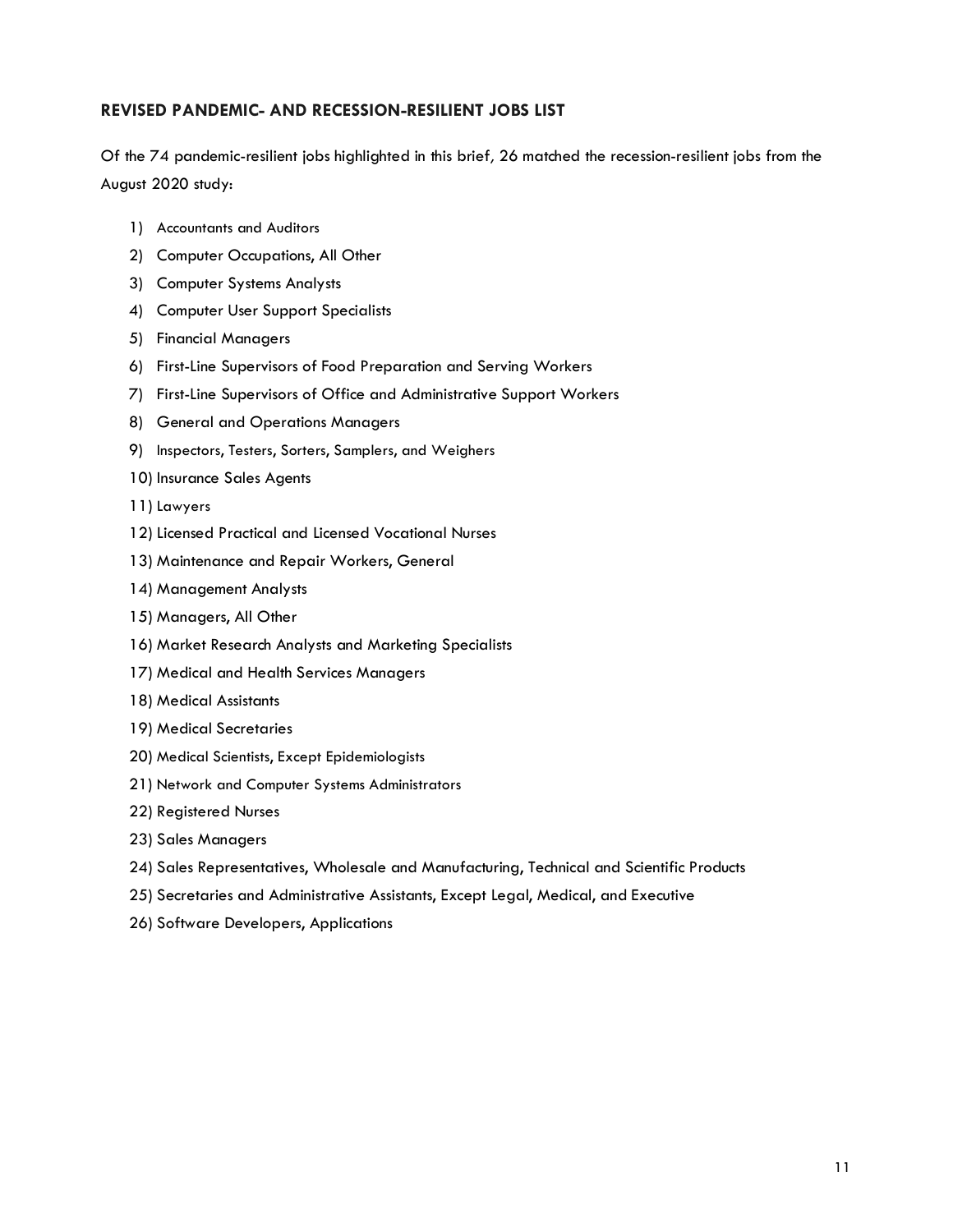#### <span id="page-11-0"></span>**OTHER PANDEMIC-RESILIENT JOBS**

Also notable are the nine occupations that made the monthly top 50 jobs list at least eight or nine times:

- 1) Cashiers
- 2) Childcare Workers
- 3) Engineers, All Other
- 4) Insurance Sales Agents
- 5) Maids and Housekeeping Cleaners
- 6) Market Research Analysts and Marketing Specialists
- 7) Merchandise Displayers and Window Trimmers
- 8) Production Workers, All Other
- 9) Speech-Language Pathologists

Labor market information, including definitions, wages, and minimum educational requirements for each of the 74 pandemic-resilient jobs are provided in Appendix A of this update.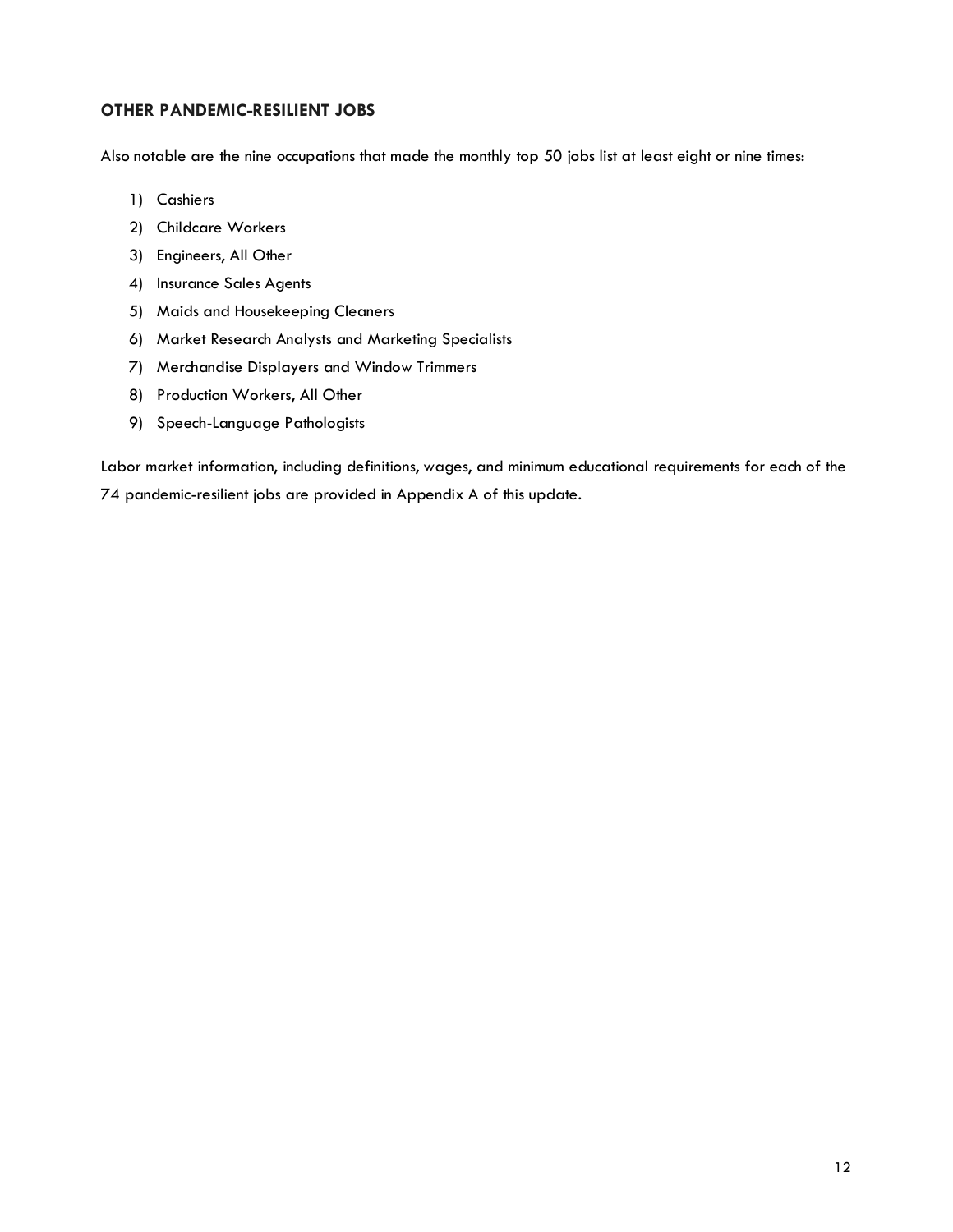## **Comparing National Trends with San Diego County**

To determine how San Diego County's pandemic-resilient jobs compare with national trends, the San Diego-Imperial COE also analyzed the top 50 jobs with the greatest number of online job postings per month between March 1 and December 31, 2020 across the United States. Nationally, 64 of 800+ occupations in the SOC system made the top 50 jobs list at least once during the 10 months analyzed in this brief (Exhibit 2). Fifty-six of these occupations also made the pandemic-resilient jobs list in San Diego County. Occupations not in the San Diego County list are noted with an asterisk (\*).

<span id="page-12-0"></span>

|     | <b>Occupational Title</b>                                                     | Mar<br>2020 | Apr<br>2020 | May<br>2020 | Jun<br>2020 | Jul<br>2020 | Aug<br>2020 | Sep<br>2020 | Oct<br>2020 | Nov<br>2020 | Dec<br>2020 | $#$ of Months in<br>the Top 50 Jobs |
|-----|-------------------------------------------------------------------------------|-------------|-------------|-------------|-------------|-------------|-------------|-------------|-------------|-------------|-------------|-------------------------------------|
| 1.  | <b>Accountants and Auditors</b>                                               | $\bullet$   |             |             |             |             |             |             | $\bullet$   |             | $\bullet$   | 10                                  |
| 2.  | Bookkeeping, Accounting, and Auditing<br>Clerks                               | $\bullet$   |             |             |             |             |             |             |             |             |             | 10                                  |
| 3.  | Cashiers                                                                      | $\bullet$   | $\bullet$   | $\bullet$   | $\bullet$   | $\bullet$   | $\bullet$   | $\bullet$   | $\bullet$   | $\bullet$   | $\bullet$   | 10                                  |
| 4.  | Combined Food Preparation and<br>Serving Workers, Including Fast Food         |             |             |             |             |             |             |             |             |             |             | 10                                  |
| 5.  | Computer Occupations, All Other                                               | $\bullet$   | $\bullet$   | $\bullet$   | $\bullet$   | $\bullet$   | $\bullet$   | $\bullet$   | $\bullet$   | $\bullet$   | $\bullet$   | 10                                  |
| 6.  | <b>Computer Systems Analysts</b>                                              |             |             |             |             |             |             |             |             | $\bullet$   | $\bullet$   | 10                                  |
| 7.  | <b>Computer User Support Specialists</b>                                      | $\bullet$   |             | $\bullet$   | $\bullet$   | $\bullet$   | $\bullet$   | $\bullet$   | $\bullet$   | $\bullet$   | $\bullet$   | 10                                  |
| 8.  | <b>Customer Service Representatives</b>                                       | $\bullet$   |             | $\bullet$   |             | $\bullet$   | $\bullet$   | $\bullet$   | $\bullet$   | $\bullet$   | $\bullet$   | 10                                  |
| 9.  | Driver/Sales Workers                                                          | $\bullet$   |             |             |             |             |             |             | $\bullet$   | $\bullet$   | $\bullet$   | 10                                  |
| 10. | <b>Financial Managers</b>                                                     | $\bullet$   | $\bullet$   | $\bullet$   | $\bullet$   | $\bullet$   | $\bullet$   | $\bullet$   | $\bullet$   | $\bullet$   | $\bullet$   | 10                                  |
| 11. | First-Line Supervisors of Food<br><b>Preparation and Serving Workers</b>      |             |             |             |             |             |             |             |             |             |             | 10                                  |
| 12. | First-Line Supervisors of Office and<br><b>Administrative Support Workers</b> |             |             |             |             |             |             |             |             |             |             | 10                                  |
| 13. | <b>First-Line Supervisors of Retail Sales</b><br>Workers                      |             |             |             |             |             |             |             |             |             |             | 10                                  |
| 14. | <b>Food Service Managers</b>                                                  |             |             |             |             |             |             |             |             |             |             | 10                                  |

**Exhibit 2: Occupations that Made the Monthly Top 50 Jobs List Nationally, March - December 2020 (Continued)**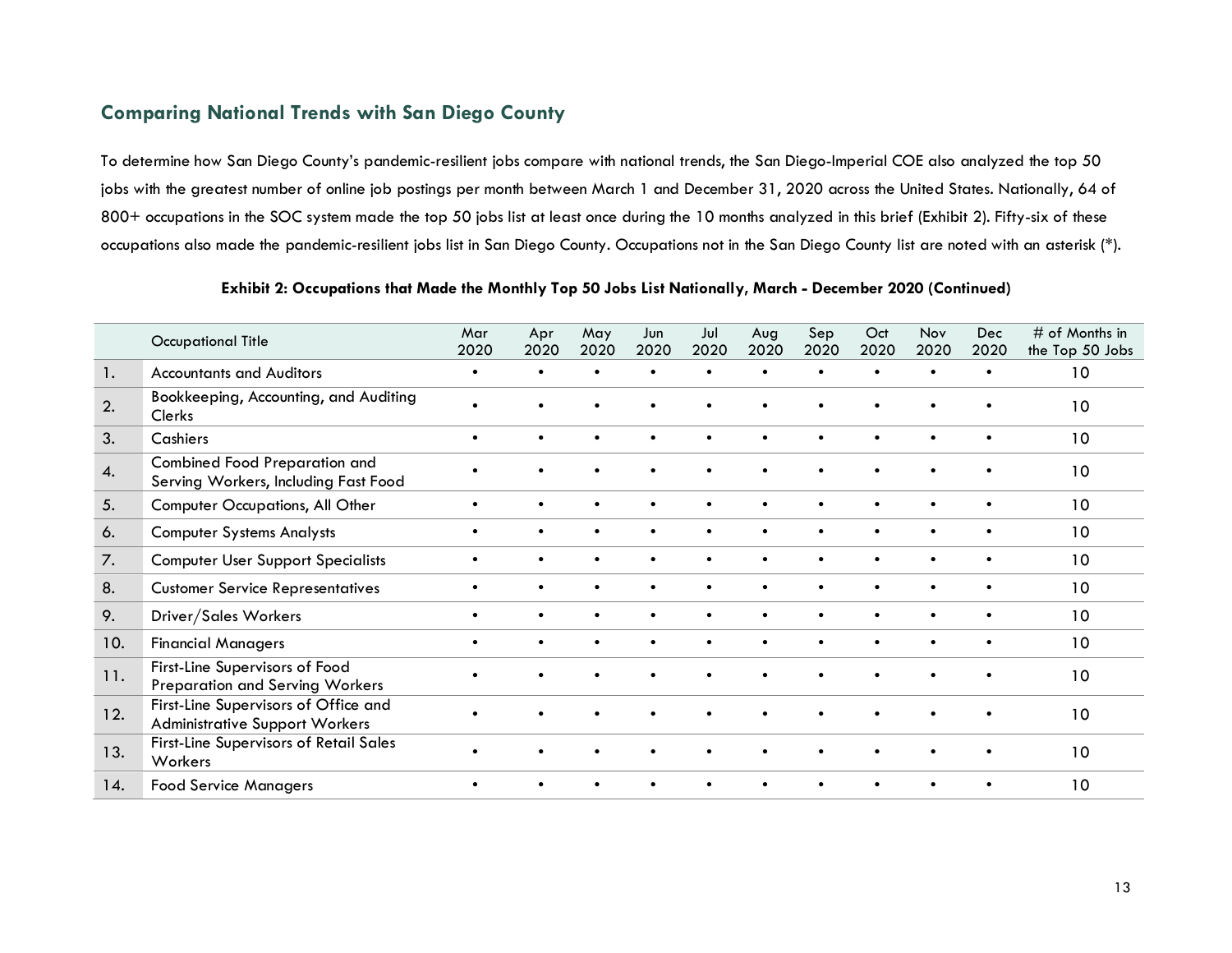|     | <b>Occupational Title</b>                                        | Mar<br>2020 | Apr<br>2020 | May<br>2020 | Jun<br>2020 | Jul<br>2020 | Aug<br>2020 | Sep<br>2020 | Oct<br>2020 | Nov<br>2020 | Dec<br>2020 | # of Months in<br>the Top 50 Jobs |
|-----|------------------------------------------------------------------|-------------|-------------|-------------|-------------|-------------|-------------|-------------|-------------|-------------|-------------|-----------------------------------|
| 15. | <b>General and Operations Managers</b>                           | $\bullet$   | $\bullet$   | $\bullet$   | $\bullet$   | $\bullet$   | $\bullet$   | $\bullet$   | $\bullet$   | $\bullet$   | $\bullet$   | 10                                |
| 16. | Heavy and Tractor-Trailer Truck Drivers                          | $\bullet$   | $\bullet$   | $\bullet$   | $\bullet$   | $\bullet$   | $\bullet$   | $\bullet$   | $\bullet$   | $\bullet$   | $\bullet$   | 10                                |
| 17. | Human Resources Specialists                                      | $\bullet$   | $\bullet$   | $\bullet$   | $\bullet$   | $\bullet$   | $\bullet$   | $\bullet$   | $\bullet$   | $\bullet$   | $\bullet$   | 10                                |
| 18. | <b>Insurance Sales Agents</b>                                    | $\bullet$   | $\bullet$   | $\bullet$   | $\bullet$   | $\bullet$   | $\bullet$   | $\bullet$   | $\bullet$   | $\bullet$   | $\bullet$   | 10                                |
| 19. | Janitors and Cleaners, Except Maids<br>and Housekeeping Cleaners | $\bullet$   | $\bullet$   | $\bullet$   | $\bullet$   | $\bullet$   | $\bullet$   | $\bullet$   | $\bullet$   | $\bullet$   | $\bullet$   | 10                                |
| 20. | Laborers and Freight, Stock, and<br>Material Movers, Hand        |             |             |             |             |             |             |             |             | $\bullet$   | $\bullet$   | 10                                |
| 21. | Licensed Practical and Licensed<br><b>Vocational Nurses</b>      |             |             |             |             |             |             |             |             |             |             | 10                                |
| 22. | Maids and Housekeeping Cleaners                                  | $\bullet$   | $\bullet$   | $\bullet$   | $\bullet$   | $\bullet$   | $\bullet$   | $\bullet$   | $\bullet$   | $\bullet$   | $\bullet$   | 10                                |
| 23. | Maintenance and Repair Workers,<br>General                       |             |             |             |             |             |             |             |             | $\bullet$   | $\bullet$   | 10                                |
| 24. | <b>Management Analysts</b>                                       | $\bullet$   | $\bullet$   | $\bullet$   | $\bullet$   | $\bullet$   | $\bullet$   | $\bullet$   | $\bullet$   | $\bullet$   | $\bullet$   | 10                                |
| 25. | Managers, All Other                                              | $\bullet$   | $\bullet$   | $\bullet$   | $\bullet$   | $\bullet$   | $\bullet$   | $\bullet$   | $\bullet$   | $\bullet$   | $\bullet$   | 10                                |
| 26. | <b>Marketing Managers</b>                                        | $\bullet$   | $\bullet$   | $\bullet$   | $\bullet$   | $\bullet$   | $\bullet$   | $\bullet$   | $\bullet$   | $\bullet$   | $\bullet$   | 10                                |
| 27. | Medical and Health Services Managers                             | $\bullet$   | $\bullet$   | $\bullet$   | $\bullet$   | $\bullet$   | $\bullet$   | $\bullet$   | $\bullet$   | $\bullet$   | $\bullet$   | 10                                |
| 28. | Merchandise Displayers and Window<br><b>Trimmers</b>             | $\bullet$   |             |             |             |             |             |             | $\bullet$   | $\bullet$   | $\bullet$   | 10                                |
| 29. | <b>Nursing Assistants</b>                                        | $\bullet$   | $\bullet$   | $\bullet$   | $\bullet$   | $\bullet$   | $\bullet$   | $\bullet$   | $\bullet$   | $\bullet$   | $\bullet$   | 10                                |
| 30. | <b>Personal Care Aides</b>                                       | $\bullet$   | $\bullet$   | $\bullet$   | $\bullet$   | $\bullet$   | $\bullet$   | $\bullet$   | $\bullet$   | $\bullet$   | $\bullet$   | 10                                |
| 31. | Physicians and Surgeons, All Other*                              | $\bullet$   | $\bullet$   | $\bullet$   | $\bullet$   | $\bullet$   | $\bullet$   | $\bullet$   | $\bullet$   | $\bullet$   | $\bullet$   | 10                                |
| 32. | Production Workers, All Other                                    | $\bullet$   | $\bullet$   | $\bullet$   | $\bullet$   | $\bullet$   | $\bullet$   | $\bullet$   | $\bullet$   | $\bullet$   | $\bullet$   | 10                                |
| 33. | <b>Registered Nurses</b>                                         | $\bullet$   | $\bullet$   | $\bullet$   | $\bullet$   | $\bullet$   | $\bullet$   | $\bullet$   | $\bullet$   | $\bullet$   | $\bullet$   | 10                                |
| 34. | <b>Retail Salespersons</b>                                       | $\bullet$   | $\bullet$   | $\bullet$   | $\bullet$   | $\bullet$   | $\bullet$   | $\bullet$   | $\bullet$   | $\bullet$   | $\bullet$   | 10                                |

#### **Exhibit 2: Occupations that Made the Monthly Top 50 Jobs List Nationally, March - December 2020 (Continued)**

**\***not listed in the updated San Diego County pandemic-resilient jobs list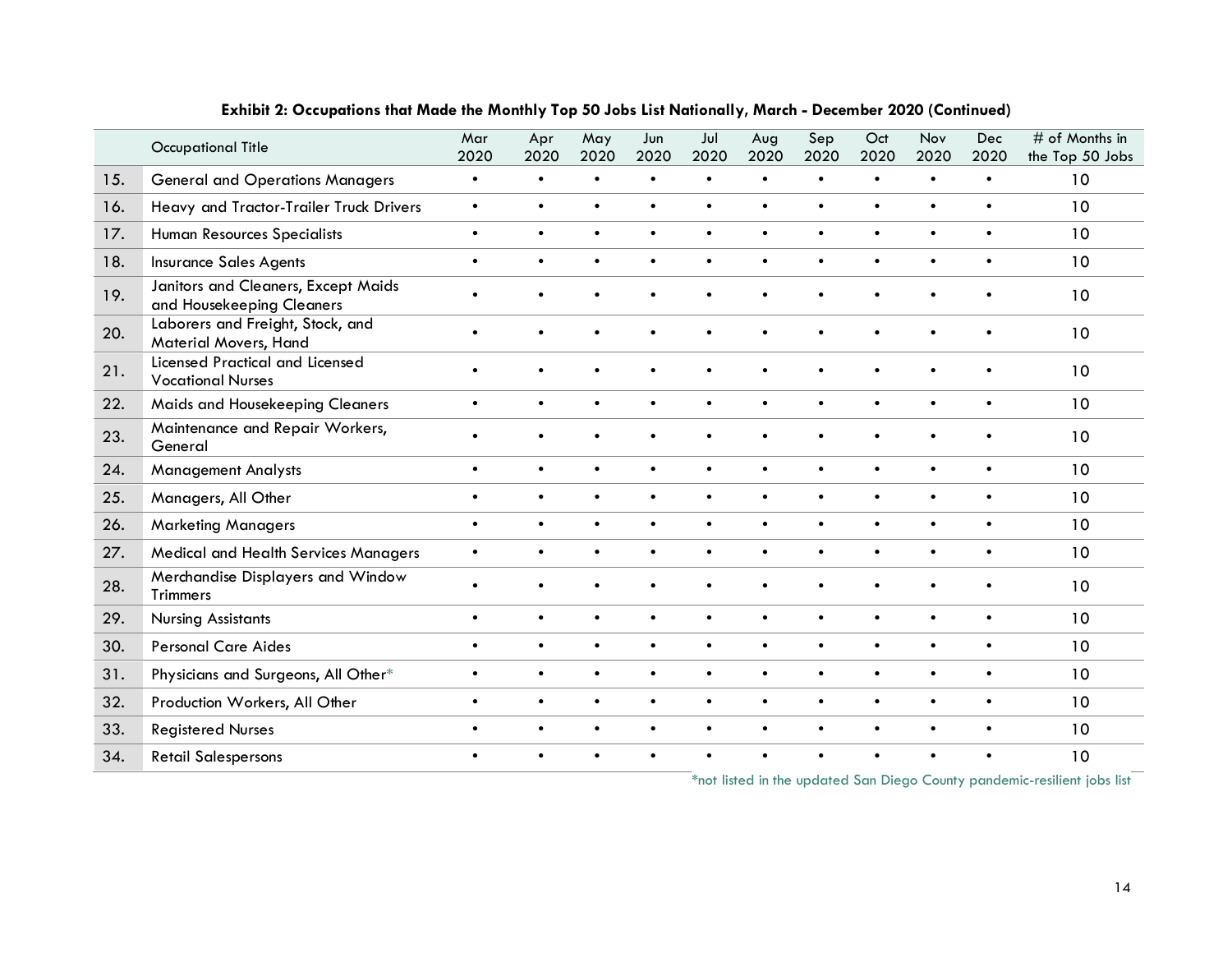|     | <b>Occupational Title</b>                                                                                 | Mar<br>2020 | Apr<br>2020 | May<br>2020 | Jun<br>2020 | Jul<br>2020                            | Aug<br>2020 | Sep<br>2020 | Oct<br>2020 | Nov<br>2020 | <b>Dec</b><br>2020 | # of Months in<br>the Top 50 Jobs                 |
|-----|-----------------------------------------------------------------------------------------------------------|-------------|-------------|-------------|-------------|----------------------------------------|-------------|-------------|-------------|-------------|--------------------|---------------------------------------------------|
| 35. | <b>Sales Managers</b>                                                                                     | $\bullet$   | $\bullet$   | $\bullet$   | $\bullet$   | $\bullet$                              | $\bullet$   | $\bullet$   | $\bullet$   | $\bullet$   | $\bullet$          | 10                                                |
| 36. | Sales Representatives, Wholesale and<br>Manufacturing, Except Technical and<br><b>Scientific Products</b> |             |             |             |             |                                        |             |             |             |             |                    | 10                                                |
| 37. | Secretaries and Administrative Assistants,<br>Except Legal, Medical, and Executive                        | $\bullet$   |             |             |             |                                        |             |             |             |             | $\bullet$          | 10                                                |
| 38. | <b>Security Guards</b>                                                                                    | $\bullet$   | $\bullet$   | $\bullet$   | $\bullet$   | $\bullet$                              | $\bullet$   | $\bullet$   | $\bullet$   | $\bullet$   | $\bullet$          | 10                                                |
| 39. | Software Developers, Applications                                                                         | $\bullet$   | $\bullet$   | $\bullet$   | $\bullet$   | $\bullet$                              | $\bullet$   | $\bullet$   | $\bullet$   | $\bullet$   | $\bullet$          | 10                                                |
| 40. | <b>Stock Clerks and Order Fillers</b>                                                                     | $\bullet$   | $\bullet$   | $\bullet$   | $\bullet$   | $\bullet$                              | $\bullet$   | $\bullet$   | $\bullet$   | $\bullet$   | $\bullet$          | 10                                                |
| 41. | Automotive Service Technicians and<br>Mechanics                                                           | $\bullet$   |             | $\bullet$   | $\bullet$   | $\bullet$                              | $\bullet$   | $\bullet$   | $\bullet$   | $\bullet$   | $\bullet$          | 9                                                 |
| 42. | Cooks, Restaurant                                                                                         | $\bullet$   |             | $\bullet$   | $\bullet$   | $\bullet$                              | $\bullet$   | $\bullet$   | $\bullet$   | $\bullet$   | $\bullet$          | 9                                                 |
| 43. | <b>Medical Assistants</b>                                                                                 | $\bullet$   |             | $\bullet$   | $\bullet$   | $\bullet$                              | $\bullet$   | $\bullet$   | $\bullet$   | $\bullet$   | $\bullet$          | 9                                                 |
| 44. | <b>Waiters and Waitresses</b>                                                                             | $\bullet$   |             | $\bullet$   | $\bullet$   | $\bullet$                              | $\bullet$   | $\bullet$   | $\bullet$   | $\bullet$   | $\bullet$          | 9                                                 |
| 45. | Home Health Aides*                                                                                        |             | $\bullet$   |             | $\bullet$   | $\bullet$                              | $\bullet$   | $\bullet$   | $\bullet$   | $\bullet$   |                    | 8                                                 |
| 46. | <b>Medical Secretaries</b>                                                                                |             |             | $\bullet$   | $\bullet$   | $\bullet$                              | $\bullet$   | $\bullet$   | $\bullet$   | $\bullet$   | $\bullet$          | 8                                                 |
| 47. | Office Clerks, General                                                                                    | $\bullet$   |             | $\bullet$   | $\bullet$   | $\bullet$                              | $\bullet$   | $\bullet$   | $\bullet$   |             |                    | $\overline{7}$                                    |
| 48. | Market Research Analysts and<br><b>Marketing Specialists</b>                                              | $\bullet$   | $\bullet$   |             |             |                                        |             | $\bullet$   |             |             | $\bullet$          | 6                                                 |
| 49. | Web Developers                                                                                            | $\bullet$   | $\bullet$   | $\bullet$   | $\bullet$   |                                        |             |             | $\bullet$   |             |                    | 5                                                 |
| 50. | <b>Childcare Workers</b>                                                                                  | $\bullet$   | $\bullet$   |             |             |                                        | $\bullet$   | $\bullet$   |             |             |                    | 4                                                 |
| 51. | <b>Information Security Analysts</b>                                                                      | $\bullet$   |             |             |             |                                        |             |             |             |             |                    | 4                                                 |
| 52. | Light Truck or Delivery Services Drivers*                                                                 |             |             |             |             | $\bullet$                              | $\bullet$   |             | $\bullet$   | $\bullet$   |                    | 4                                                 |
| 53. | Preschool Teachers, Except Special<br>Education                                                           |             |             |             |             |                                        |             | $\bullet$   |             |             |                    | 3                                                 |
| 54. | <b>Real Estate Sales Agents</b>                                                                           |             | $\bullet$   |             | $\bullet$   | ski državnih branja i državnih prijedn |             |             |             |             |                    | 3<br>والمراد القمامية الأفرانية والمتأمل والمستند |

#### **Exhibit 2: Occupations that Made the Monthly Top 50 Jobs List Nationally, March - December 2020 (Continued)**

**\*** not listed in the updated San Diego County pandemic-resilient jobs list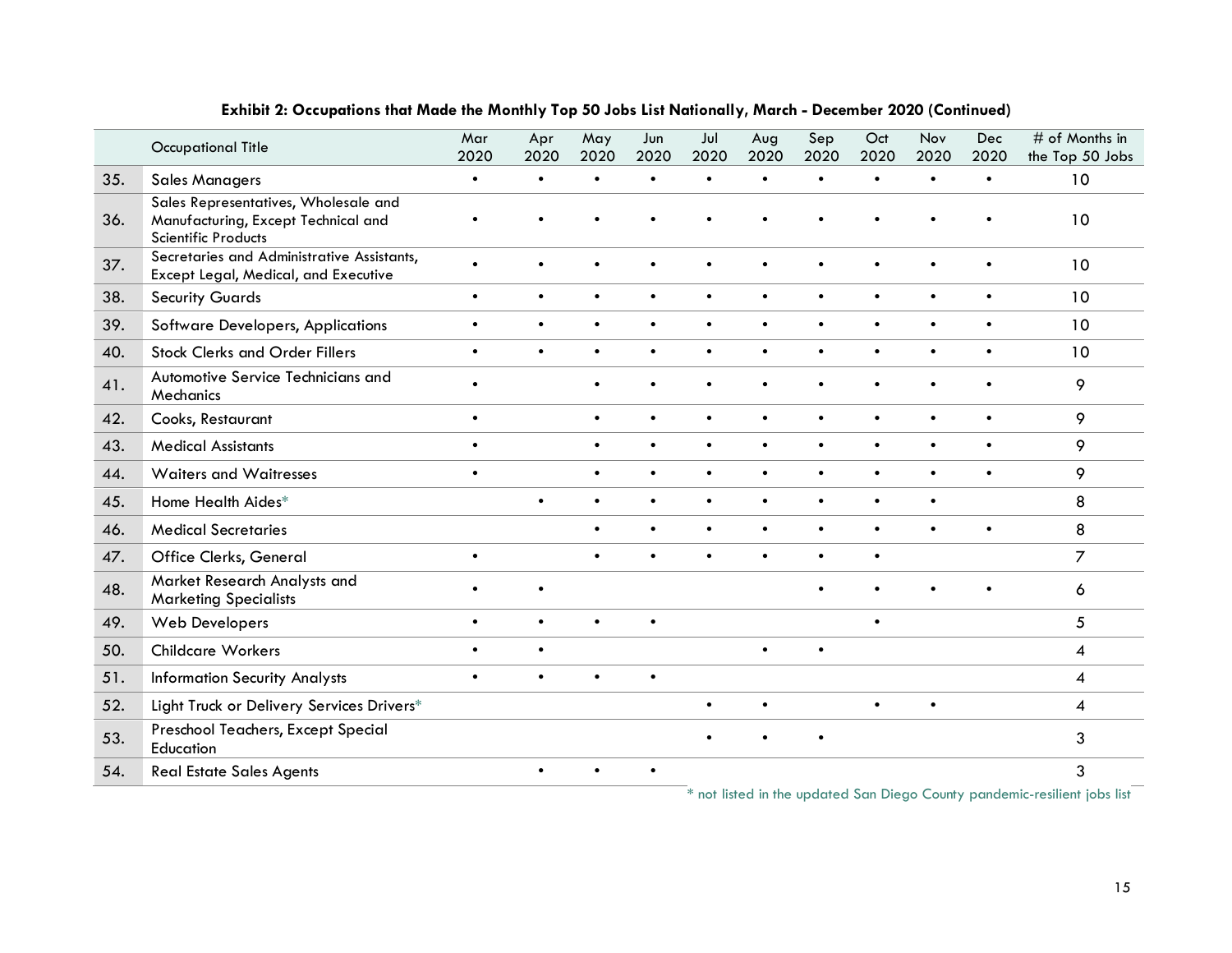|     | Occupational Title                                                        | Mar<br>2020 | Apr<br>2020 | May<br>2020 | Jun<br>2020 | Jul<br>2020 | Aug<br>2020 | Sep<br>2020 | Oct<br>2020                                                                                                                                                                                                                    | <b>Nov</b><br>2020 | Dec.<br>2020 | $#$ of Months in<br>the Top 50 Jobs         |
|-----|---------------------------------------------------------------------------|-------------|-------------|-------------|-------------|-------------|-------------|-------------|--------------------------------------------------------------------------------------------------------------------------------------------------------------------------------------------------------------------------------|--------------------|--------------|---------------------------------------------|
| 55. | Health Technologists and Technicians, All<br>Other $*$                    |             |             |             |             |             |             |             |                                                                                                                                                                                                                                | $\bullet$          |              | 2                                           |
| 56. | <b>Medical Records and Health Information</b><br>Technicians*             |             |             |             |             |             |             |             |                                                                                                                                                                                                                                |                    | $\bullet$    | 2                                           |
| 57. | Speech-Language Pathologists                                              |             |             |             |             |             |             |             |                                                                                                                                                                                                                                | $\bullet$          | $\bullet$    | $\overline{2}$                              |
| 58. | <b>Construction Managers</b>                                              |             |             |             |             |             |             |             |                                                                                                                                                                                                                                |                    |              |                                             |
| 59. | <b>Database Administrators</b>                                            |             |             |             |             |             |             |             |                                                                                                                                                                                                                                |                    |              |                                             |
| 60. | Industrial Truck and Tractor Operators*                                   |             |             |             |             |             | $\bullet$   |             |                                                                                                                                                                                                                                |                    |              |                                             |
| 61. | <b>Medical and Clinical Laboratory</b><br>Technicians                     |             |             |             |             |             |             |             |                                                                                                                                                                                                                                |                    | $\bullet$    |                                             |
| 62. | Middle School Teachers, Except Special<br>and Career/Technical Education* |             |             |             |             |             |             |             |                                                                                                                                                                                                                                |                    |              |                                             |
| 63. | Network and Computer Systems<br><b>Administrators</b>                     |             |             |             |             |             |             |             |                                                                                                                                                                                                                                |                    |              |                                             |
| 64. | <b>Pharmacy Technicians*</b>                                              |             |             |             |             |             |             |             | $\Phi$ is the set of the set of the set of the set of the set of the set of the set of the set of the set of the set of the set of the set of the set of the set of the set of the set of the set of the set of the set of the |                    | $\bullet$    | <b>Selection Contract Contract Contract</b> |

#### **Exhibit 2: Occupations that Made the Monthly Top 50 Jobs List Nationally, March - December 2020 (Continued)**

\*not listed in the updated San Diego County pandemic-resilient jobs list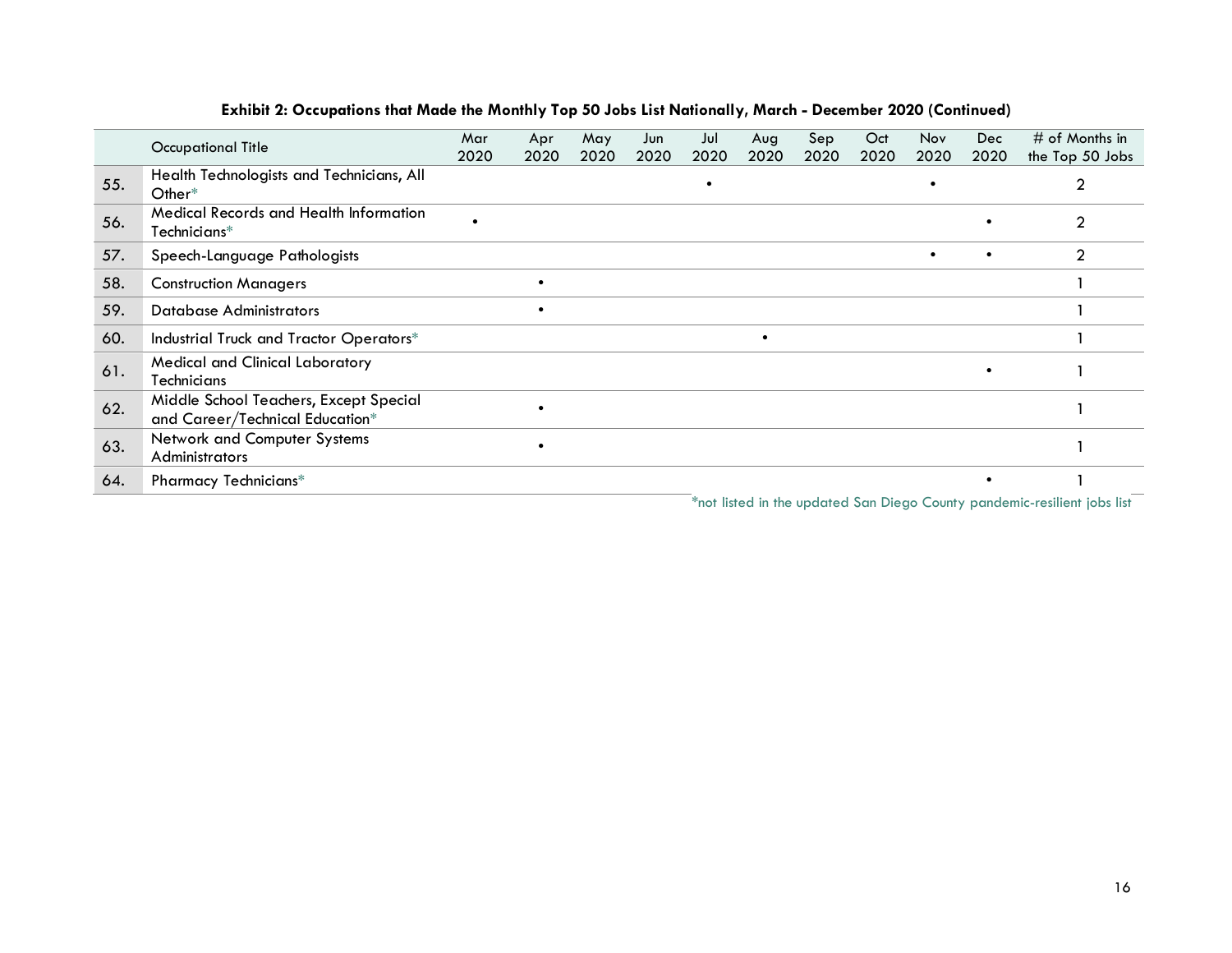Exhibit 3 demonstrates which occupations appeared in the top 50 jobs list at least one month in San Diego County, but not in the United States, and vice versa.

## **Exhibit 3: Occupations That Did Not Make the Monthly Top 50 Jobs List in Any Month (San Diego County vs. United States, March - December 2020)**

| Occupational Title                                                                              | Did Not Make the<br>Top 50 Jobs List<br><b>SD County</b> | Did Not Make the<br>Top 50 Jobs List<br>Nationally |
|-------------------------------------------------------------------------------------------------|----------------------------------------------------------|----------------------------------------------------|
| Architectural and Engineering Managers                                                          |                                                          | X                                                  |
| <b>Computer Network Architects</b>                                                              |                                                          | X                                                  |
| Counter Attendants, Cafeteria, Food Concession, and Coffee<br>Shop                              |                                                          | X                                                  |
| <b>Electrical Engineers</b>                                                                     |                                                          | X                                                  |
| Engineering Technicians, Except Drafters, All Other                                             |                                                          | X                                                  |
| Engineers, All Other                                                                            |                                                          | X                                                  |
| <b>Financial Analysts</b>                                                                       |                                                          | x                                                  |
| Hotel, Motel, and Resort Desk Clerks                                                            |                                                          | X                                                  |
| Inspectors, Testers, Sorters, Samplers, and Weighers                                            |                                                          | X                                                  |
| Lawyers                                                                                         |                                                          | X                                                  |
| Loan Officers                                                                                   |                                                          | x                                                  |
| Medical Scientists, Except Epidemiologists                                                      |                                                          | X                                                  |
| <b>Operations Research Analysts</b>                                                             |                                                          | X                                                  |
| Postsecondary Teachers, All Other                                                               |                                                          | x                                                  |
| Property, Real Estate, and Community Association Managers                                       |                                                          | X                                                  |
| <b>Receptionists and Information Clerks</b>                                                     |                                                          | X                                                  |
| Sales Representatives, Wholesale and Manufacturing,<br><b>Technical and Scientific Products</b> |                                                          | X                                                  |
| Teachers and Instructors, All Other, Except Substitute Teachers                                 |                                                          | X                                                  |
| Health Technologists and Technicians, All Other                                                 | X                                                        |                                                    |
| Home Health Aides                                                                               | x                                                        |                                                    |
| <b>Industrial Truck and Tractor Operators</b>                                                   | X                                                        |                                                    |
| Light Truck or Delivery Services Drivers                                                        | x                                                        |                                                    |
| Medical Records and Health Information Technicians                                              | X                                                        |                                                    |
| Middle School Teachers, Except Special and<br>Career/Technical Education                        | X                                                        |                                                    |
| <b>Pharmacy Technicians</b>                                                                     | x                                                        |                                                    |
| Physicians and Surgeons, All Other                                                              | χ                                                        |                                                    |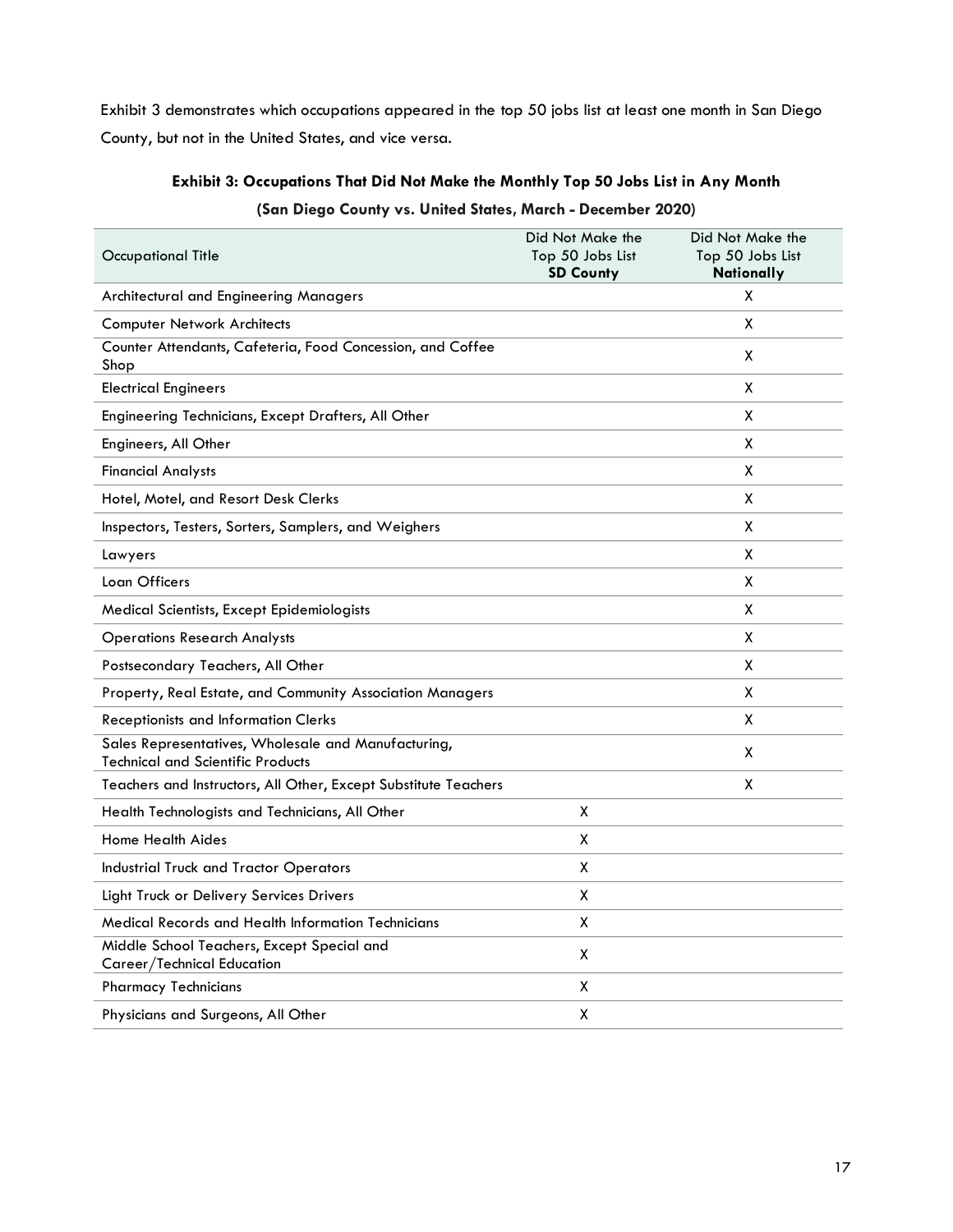With the exception of *Engineering Technicians, Except Drafters, All Other* and *Operations Research Analysts*, the top 30 pandemic-resilient jobs in San Diego County matched the top 30 jobs in the United States (Exhibit 4).

|     | <b>Occupational Title</b>                                                                       | # Months<br>in Top 50<br><b>SD County</b> | # Months<br>in Top 50<br>Nationally |
|-----|-------------------------------------------------------------------------------------------------|-------------------------------------------|-------------------------------------|
| 1.  | <b>Accountants and Auditors</b>                                                                 | 10                                        | 10                                  |
| 2.  | Bookkeeping, Accounting, and Auditing Clerks                                                    | 10                                        | 10                                  |
| 3.  | Combined Food Preparation and Serving Workers, Including Fast Food                              | 10                                        | 10                                  |
| 4.  | Computer Occupations, All Other                                                                 | 10                                        | 10                                  |
| 5.  | <b>Computer User Support Specialists</b>                                                        | 10                                        | 10                                  |
| 6.  | <b>Customer Service Representatives</b>                                                         | 10                                        | 10                                  |
| 7.  | Engineering Technicians, Except Drafters, All Other                                             | 10                                        | $\mathbf{0}$                        |
| 8.  | <b>Financial Managers</b>                                                                       | 10                                        | 10                                  |
| 9.  | First-Line Supervisors of Retail Sales Workers                                                  | 10                                        | 10                                  |
| 10. | <b>General and Operations Managers</b>                                                          | 10                                        | 10                                  |
| 11. | Heavy and Tractor-Trailer Truck Drivers                                                         | 10                                        | 10                                  |
| 12. | <b>Human Resources Specialists</b>                                                              | 10                                        | 10                                  |
| 13. | Janitors and Cleaners, Except Maids and Housekeeping Cleaners                                   | 10                                        | 10                                  |
| 14. | Laborers and Freight, Stock, and Material Movers, Hand                                          | 10                                        | 10                                  |
| 15. | Licensed Practical and Licensed Vocational Nurses                                               | 10                                        | 10                                  |
| 16. | Maintenance and Repair Workers, General                                                         | 10                                        | 10                                  |
| 17. | <b>Management Analysts</b>                                                                      | 10                                        | 10                                  |
| 18. | Managers, All Other                                                                             | 10                                        | 10                                  |
| 19. | <b>Marketing Managers</b>                                                                       | 10                                        | 10                                  |
| 20. | <b>Medical and Health Services Managers</b>                                                     | 10                                        | 10                                  |
| 21. | <b>Operations Research Analysts</b>                                                             | 10                                        | $\mathbf{0}$                        |
| 22. | <b>Personal Care Aides</b>                                                                      | 10                                        | 10                                  |
| 23. | <b>Registered Nurses</b>                                                                        | 10                                        | 10                                  |
| 24. | <b>Retail Salespersons</b>                                                                      | 10                                        | 10                                  |
| 25. | <b>Sales Managers</b>                                                                           | 10                                        | 10                                  |
| 26. | Sales Representatives, Wholesale and Manufacturing, Except Technical<br>and Scientific Products | 10                                        | 10                                  |
| 27. | Secretaries and Administrative Assistants, Except Legal, Medical, and<br>Executive              | 10                                        | 10                                  |
| 28. | <b>Security Guards</b>                                                                          | 10                                        | 10                                  |
| 29. | <b>Software Developers, Applications</b>                                                        | 10                                        | 10                                  |
| 30. | <b>Stock Clerks and Order Fillers</b>                                                           | 10                                        | 10                                  |

## **Exhibit 4: Number of Months Occupations Made the Monthly Top 50 Jobs List (San Diego County vs. United States, March - December 2020)**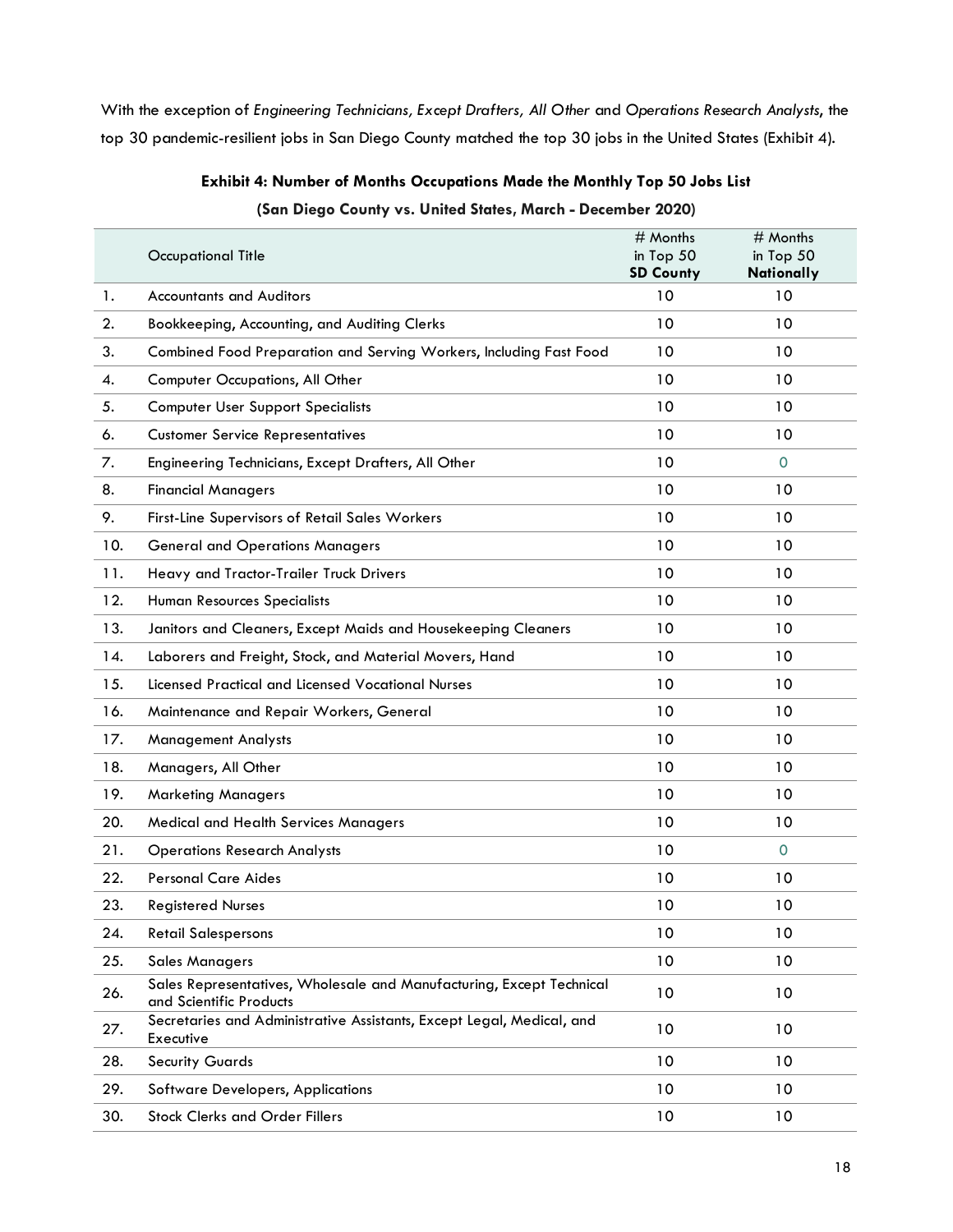A full table comparing the number of times an occupation made the top 50 jobs list in either San Diego County or the United States is provided in Appendix B.

### <span id="page-18-0"></span>**Conclusion**

This brief provides an updated list of jobs that appeared resilient between March and December 2020 during the COVID-19 pandemic. As previously mentioned, 30 occupations consistently made the top 50 jobs list each month during this period. When compared with jobs with the most online job postings across the United States, 28 of the 30 occupations appeared in both the regional and national pandemic-resilient jobs lists. These consistently in-demand, pandemic-resilient jobs can be found on page 10 of this brief.

The San Diego-Imperial COE encourages stakeholders to use this study as a resource for meaningful discussions around program development. However, it is important to note that this study analyzes the *labor market demand* for jobs and does not compare demand with supply. If the region's community colleges decide to create a new program for any of these occupations, then the San Diego-Imperial COE recommends conducting a supply gap analysis, which compares demand with supply.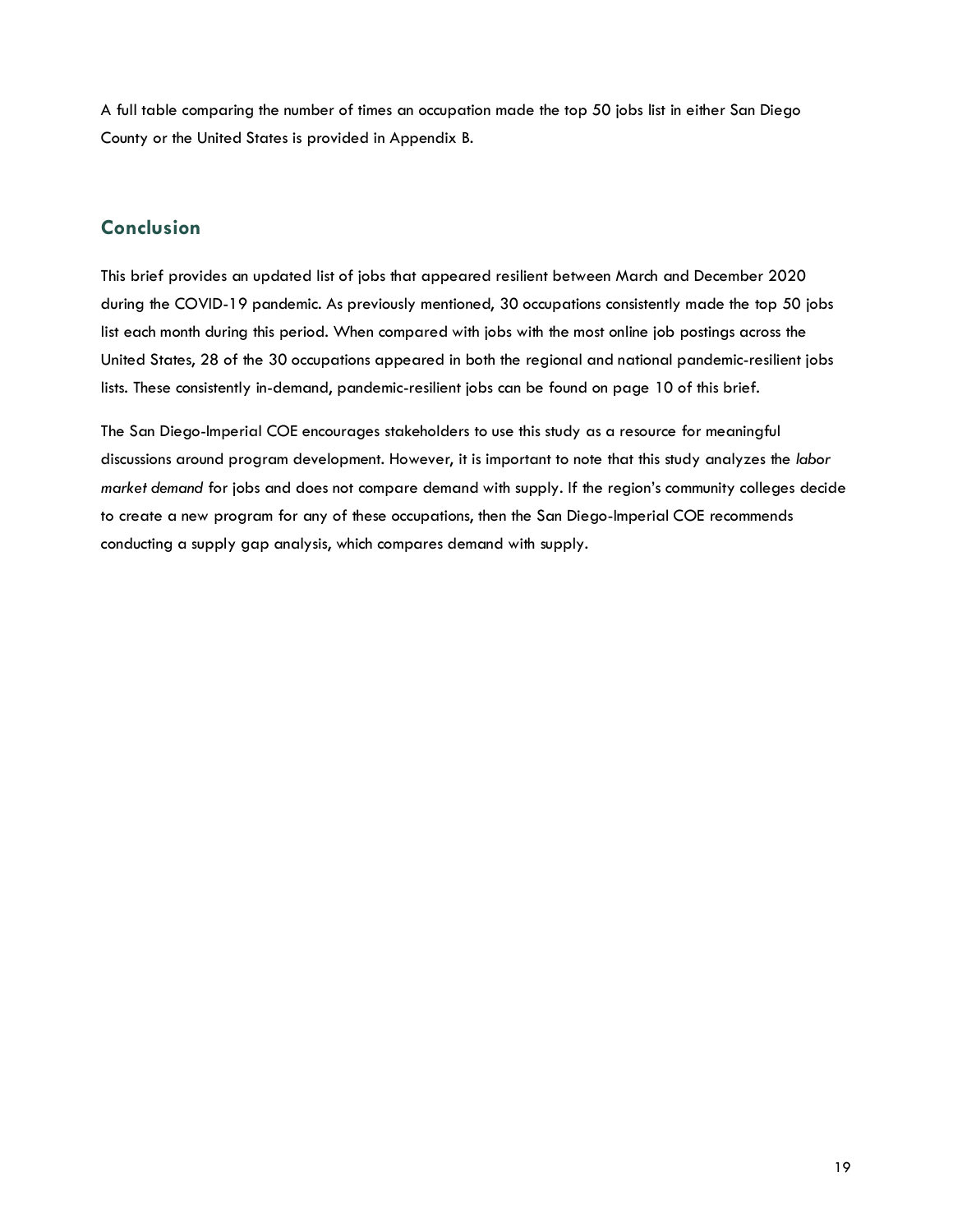## **Appendix A: San Diego County's Pandemic-Resilient Jobs Data**

The 74 pandemic-resilient jobs identified in this study are provided below. Occupations trainable by community colleges or "middle-skill jobs" are marked with an asterisk (\*). Links to each occupation's description (where available) are also provided.[4](#page-19-1)

<span id="page-19-0"></span>

|              | <b>SOC</b>  | Occupational Title                                                                  | <b>Typical Entry-level Education</b> | Entry-level<br>Hourly<br>Earnings | Median<br>Hourly<br>Earnings | $#$ of Months<br>in the Top<br>50 Jobs |
|--------------|-------------|-------------------------------------------------------------------------------------|--------------------------------------|-----------------------------------|------------------------------|----------------------------------------|
| 1.           | $13 - 2011$ | <b>Accountants and Auditors*</b>                                                    | Bachelor's degree                    | \$27.66                           | \$36.67                      | 10                                     |
| 2.           | 43-3031     | Bookkeeping, Accounting, and Auditing Clerks                                        | Some college, no degree              | \$16.83                           | \$21.55                      | 10                                     |
| 3.           | 35-3021     | <b>Combined Food Preparation and Serving Workers,</b><br><b>Including Fast Food</b> | No formal educational<br>credential  | \$11.39                           | \$12.05                      | 10                                     |
| $\mathbf{4}$ | 15-1199     | Computer Occupations, All Other*                                                    | Bachelor's degree                    | \$30.24                           | \$42.92                      | 10                                     |
| 5.           | 15-1151     | Computer User Support Specialists*                                                  | Some college, no degree              | \$23.13                           | \$28.19                      | 10                                     |
| 6.           | 43-4051     | <b>Customer Service Representatives</b>                                             | High school diploma or<br>equivalent | \$14.00                           | \$17.30                      | 10                                     |
| 7.           | 17-3029     | <b>Engineering Technicians, Except Drafters, All Other</b>                          | Associate degree                     | \$26.71                           | \$34.77                      | 10                                     |
| 8.           | 11-3031     | <b>Financial Managers*</b>                                                          | Bachelor's degree                    | \$42.54                           | \$59.71                      | 10                                     |
| 9.           | 41-1011     | First-Line Supervisors of Retail Sales Workers                                      | High school diploma or<br>equivalent | \$14.43                           | \$20.05                      | 10                                     |
| 10.          | 11-1021     | <b>General and Operations Managers*</b>                                             | Bachelor's degree                    | \$34.98                           | \$53.65                      | 10                                     |
| 11.          | 53-3032     | <b>Heavy and Tractor-Trailer Truck Drivers</b>                                      | Postsecondary nondegree<br>award     | \$16.10                           | \$21.26                      | 10                                     |
| 12.          | 13-1071     | <b>Human Resources Specialists</b>                                                  | Bachelor's degree                    | \$22.78                           | \$30.98                      | 10                                     |
| 13.          | 37-2011     | <b>Janitors and Cleaners, Except Maids and</b><br><b>Housekeeping Cleaners</b>      | No formal educational<br>credential  | \$11.97                           | \$14.47                      | 10                                     |
| 14.          | 53-7062     | Laborers and Freight, Stock, and Material Movers,<br>Hand                           | No formal educational<br>credential  | \$11.79                           | \$13.59                      | 10                                     |
| 15.          | 29-2061     | Licensed Practical and Licensed Vocational Nurses*                                  | Postsecondary nondegree<br>award     | \$23.48                           | \$27.21                      | 10                                     |

#### <span id="page-19-1"></span>**Exhibit A: Pandemic-Resilient Jobs in San Diego County, March - December 2020**

**<sup>\*</sup>**middle-skill job

 <sup>4</sup> Emsi 2020.02; QCEW, Non-QCEW, Self-Employed.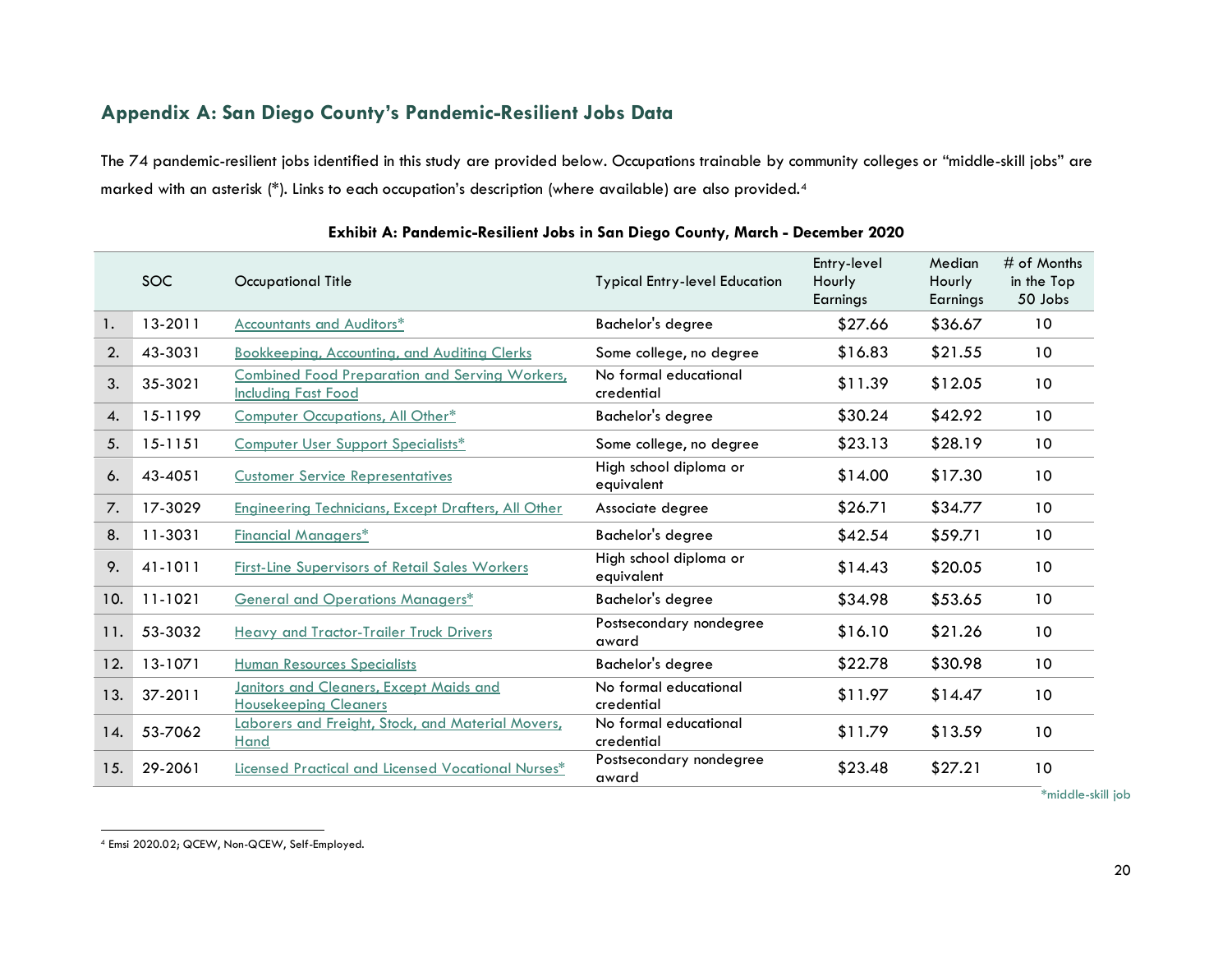|     | <b>SOC</b>  | <b>Occupational Title</b>                                                                          | <b>Typical Entry-level Education</b> | Entry-level<br>Hourly<br>Earnings | <b>Median Hourly</b><br>Earnings | # of Months<br>in the Top<br>50 Jobs |
|-----|-------------|----------------------------------------------------------------------------------------------------|--------------------------------------|-----------------------------------|----------------------------------|--------------------------------------|
| 16. | 49-9071     | Maintenance and Repair Workers, General*                                                           | High school diploma or<br>equivalent | \$15.86                           | \$19.78                          | 10                                   |
| 17. | $13 - 1111$ | Management Analysts*                                                                               | <b>Bachelor's degree</b>             | \$28.60                           | \$39.37                          | 10                                   |
| 18. | 11-9199     | Managers, All Other*                                                                               | Bachelor's degree                    | \$28.65                           | \$49.75                          | 10                                   |
| 19. | 11-2021     | <b>Marketing Managers</b>                                                                          | Bachelor's degree                    | \$43.65                           | \$64.25                          | 10                                   |
| 20. | 11-9111     | Medical and Health Services Managers*                                                              | Bachelor's degree                    | \$39.16                           | \$56.08                          | 10                                   |
| 21. | 15-2031     | <b>Operations Research Analysts</b>                                                                | Bachelor's degree                    | \$30.12                           | \$45.95                          | 10                                   |
| 22. | 39-9021     | <b>Personal Care Aides</b>                                                                         | High school diploma or<br>equivalent | \$11.35                           | \$12.03                          | 10                                   |
| 23. | 29-1141     | <b>Registered Nurses*</b>                                                                          | Bachelor's degree                    | \$39.29                           | \$47.52                          | 10                                   |
| 24. | 41-2031     | <b>Retail Salespersons</b>                                                                         | No formal educational<br>credential  | \$11.52                           | \$12.82                          | 10                                   |
| 25. | 11-2022     | Sales Managers*                                                                                    | Bachelor's degree                    | \$31.06                           | \$48.22                          | 10 <sup>°</sup>                      |
| 26. | 41-4012     | Sales Representatives, Wholesale and<br>Manufacturing, Except Technical and Scientific<br>Products | High school diploma or<br>equivalent | \$17.58                           | \$26.32                          | 10                                   |
| 27. | 43-6014     | Secretaries and Administrative Assistants, Except<br>Legal, Medical, and Executive*                | High school diploma or<br>equivalent | \$16.11                           | \$19.66                          | 10                                   |
| 28. | 33-9032     | <b>Security Guards</b>                                                                             | High school diploma or<br>equivalent | \$12.51                           | \$13.98                          | 10                                   |
| 29. | 15-1132     | Software Developers, Applications*                                                                 | Bachelor's degree                    | \$42.41                           | \$53.21                          | 10                                   |
| 30. | 43-5081     | <b>Stock Clerks and Order Fillers</b>                                                              | High school diploma or<br>equivalent | \$11.67                           | \$13.36                          | 10                                   |
| 31. | 41-2011     | Cashiers                                                                                           | No formal educational<br>credential  | \$11.35                           | \$11.97                          | 9                                    |
| 32. | 17-2199     | <b>Engineers, All Other</b>                                                                        | Bachelor's degree                    | \$40.58                           | \$54.61                          | 9                                    |
| 33. | 51-9199     | Production Workers, All Other                                                                      | High school diploma or<br>equivalent | \$11.98                           | \$14.92                          | 9                                    |

**\***middle-skill job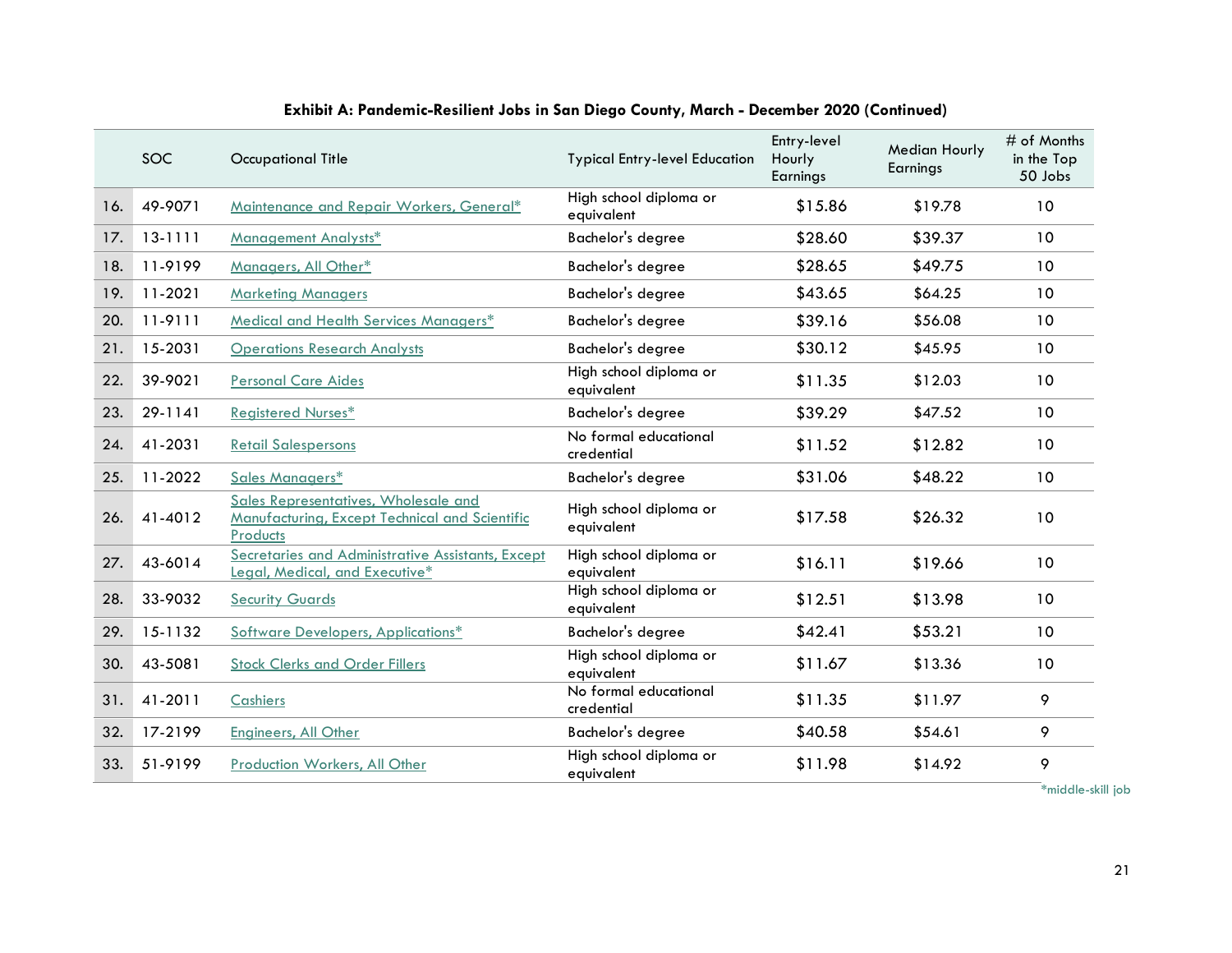|     | <b>SOC</b> | <b>Occupational Title</b>                                                      | <b>Typical Entry-level Education</b> | Entry-level<br>Hourly<br>Earnings | Median<br>Hourly<br>Earnings | # of Months<br>in the Top 50<br>Jobs |
|-----|------------|--------------------------------------------------------------------------------|--------------------------------------|-----------------------------------|------------------------------|--------------------------------------|
| 34. | 29-1127    | Speech-Language Pathologists                                                   | Master's degree                      | \$38.77                           | \$45.18                      | 9                                    |
| 35. | 39-9011    | <b>Childcare Workers</b>                                                       | High school diploma or<br>equivalent | \$11.00                           | \$12.29                      | 8                                    |
| 36. | 41-3021    | <b>Insurance Sales Agents*</b>                                                 | High school diploma or<br>equivalent | \$19.81                           | \$27.69                      | 8                                    |
| 37. | 37-2012    | <b>Maids and Housekeeping Cleaners</b>                                         | No formal educational<br>credential  | \$11.29                           | \$13.12                      | 8                                    |
| 38. | 13-1161    | Market Research Analysts and Marketing Specialists*                            | Bachelor's degree                    | \$20.69                           | \$28.87                      | 8                                    |
| 39. | 27-1026    | <b>Merchandise Displayers and Window Trimmers</b>                              | High school diploma or<br>equivalent | \$12.97                           | \$14.69                      | 8                                    |
| 40. | 35-2014    | Cooks, Restaurant                                                              | No formal educational<br>credential  | \$12.25                           | \$13.89                      | 7                                    |
| 41. | 53-3031    | Driver/Sales Workers                                                           | High school diploma or<br>equivalent | \$13.03                           | \$15.49                      | $\overline{7}$                       |
| 42. | 31-9092    | <b>Medical Assistants*</b>                                                     | Postsecondary nondegree<br>award     | \$15.69                           | \$17.88                      | $\overline{7}$                       |
| 43. | 43-6013    | Medical Secretaries*                                                           | High school diploma or<br>equivalent | \$16.97                           | \$21.12                      | $\overline{7}$                       |
| 44. | 49-3023    | <b>Automotive Service Technicians and Mechanics</b>                            | Postsecondary nondegree<br>award     | \$14.49                           | \$21.13                      | 6                                    |
| 45. | 15-1121    | <b>Computer Systems Analysts*</b>                                              | Bachelor's degree                    | \$35.12                           | \$44.70                      | 6                                    |
| 46. | 35-1012    | <b>First-Line Supervisors of Food Preparation and Serving</b><br>Workers*      | High school diploma or<br>equivalent | \$13.57                           | \$16.98                      | 6                                    |
| 47. | 43-1011    | <b>First-Line Supervisors of Office and Administrative</b><br>Support Workers* | High school diploma or<br>equivalent | \$22.02                           | \$27.70                      | 6                                    |
| 48. | 15-1122    | <b>Information Security Analysts</b>                                           | Bachelor's degree                    | \$38.16                           | \$46.84                      | 6                                    |
| 49. | 35-3031    | <b>Waiters and Waitresses</b>                                                  | No formal educational<br>credential  | \$11.45                           | \$12.31                      | 6                                    |
| 50. | 23-1011    | Lawyers*                                                                       | Doctoral or professional<br>degree   | \$38.10                           | \$63.42                      | 5                                    |

**\***middle-skill job

+potentially trainable by community colleges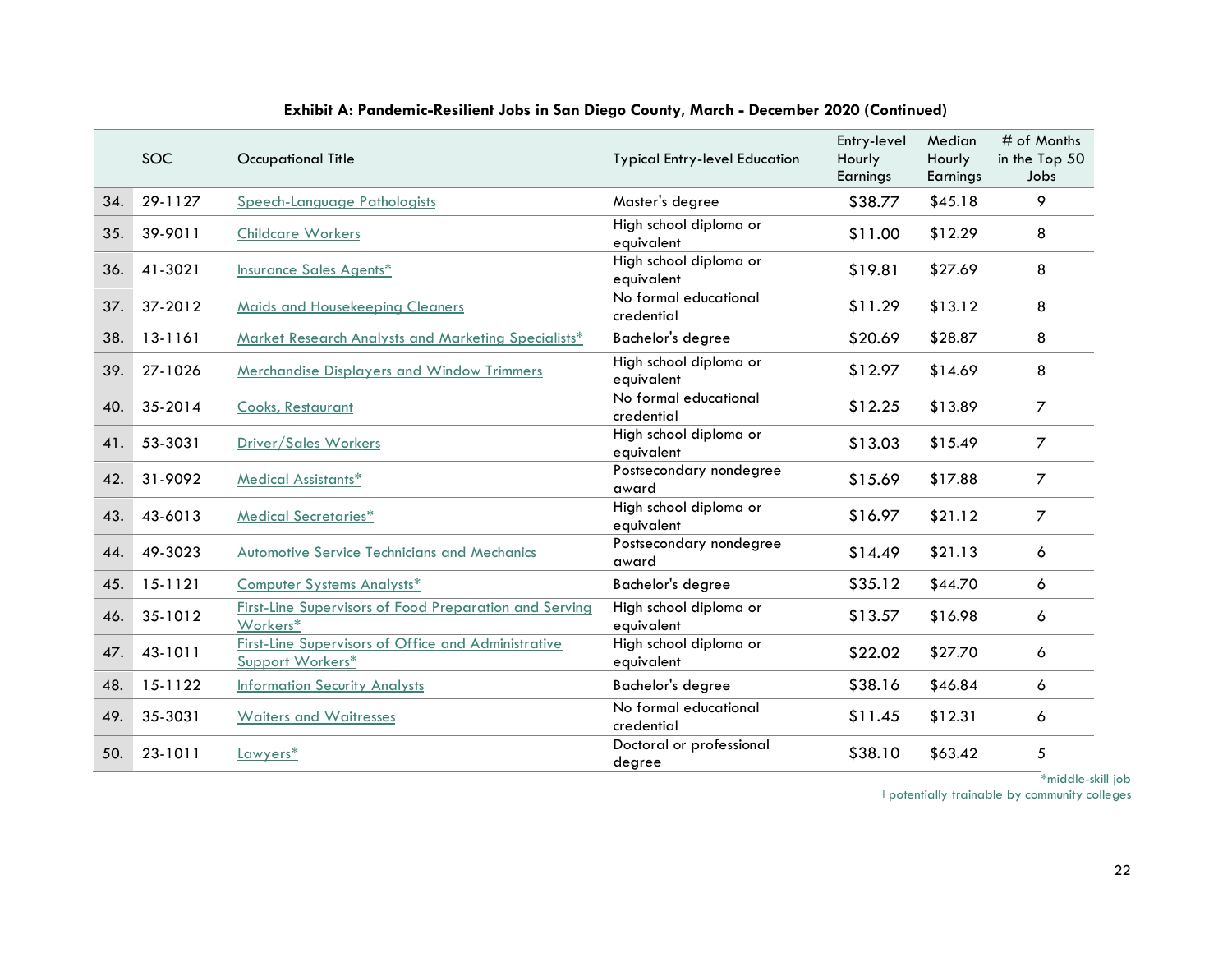|     | SOC.    | <b>Occupational Title</b>                                                 | <b>Typical Entry-level Education</b> | Entry-level<br>Hourly<br>Earnings | Median<br>Hourly<br>Earnings | $#$ of Months<br>in the Top 50<br>Jobs |
|-----|---------|---------------------------------------------------------------------------|--------------------------------------|-----------------------------------|------------------------------|----------------------------------------|
| 51. | 29-2012 | <b>Medical and Clinical Laboratory Technicians</b>                        | Bachelor's degree                    | \$18.01                           | \$27.61                      | 5                                      |
| 52. | 15-1142 | Network and Computer Systems Administrators*                              | Bachelor's degree                    | \$35.34                           | \$43.66                      | 5                                      |
| 53. | 11-9051 | <b>Food Service Managers</b>                                              | High school diploma or<br>equivalent | \$17.50                           | \$25.96                      | 4                                      |
| 54. | 31-1014 | <b>Nursing Assistants</b>                                                 | Postsecondary nondegree<br>award     | \$14.46                           | \$17.14                      | 4                                      |
| 55. | 43-9061 | <b>Office Clerks, General</b>                                             | High school diploma or<br>equivalent | \$12.12                           | \$15.70                      | 4                                      |
| 56. | 25-1099 | Postsecondary Teachers, All Other                                         | Doctoral or professional<br>degree   | \$21.97                           | \$35.85                      | 4                                      |
| 57. | 15-1134 | <b>Web Developers</b>                                                     | Associate degree                     | \$16.07                           | \$26.39                      | 4                                      |
| 58. | 11-9021 | <b>Construction Managers</b>                                              | Bachelor's degree                    | \$30.52                           | \$42.25                      | 3                                      |
| 59. | 13-2072 | <b>Loan Officers</b>                                                      | Bachelor's degree                    | \$20.17                           | \$29.72                      | 3                                      |
| 60. | 43-4081 | Hotel, Motel, and Resort Desk Clerks                                      | High school diploma or<br>equivalent | \$12.12                           | \$13.47                      | $\overline{2}$                         |
| 61. | 51-9061 | <b>Inspectors, Testers, Sorters, Samplers, and Weighers*</b>              | High school diploma or<br>equivalent | \$16.24                           | \$21.31                      | $\overline{2}$                         |
| 62. | 25-2011 | <b>Preschool Teachers, Except Special Education</b>                       | Associate degree                     | \$13.37                           | \$15.87                      | 2                                      |
| 63. | 41-9022 | <b>Real Estate Sales Agents</b>                                           | High school diploma or<br>equivalent | \$18.62                           | \$29.00                      | $\overline{2}$                         |
| 64. | 11-9041 | <b>Architectural and Engineering Managers</b>                             | Bachelor's degree                    | \$60.63                           | \$76.17                      | 1                                      |
| 65. | 15-1143 | <b>Computer Network Architects</b>                                        | Bachelor's degree                    | \$45.74                           | \$59.59                      | 1                                      |
| 66. | 35-3022 | Counter Attendants, Cafeteria, Food Concession, and<br><b>Coffee Shop</b> | No formal educational<br>credential  | \$11.49                           | \$12.35                      |                                        |

**\***middle-skill job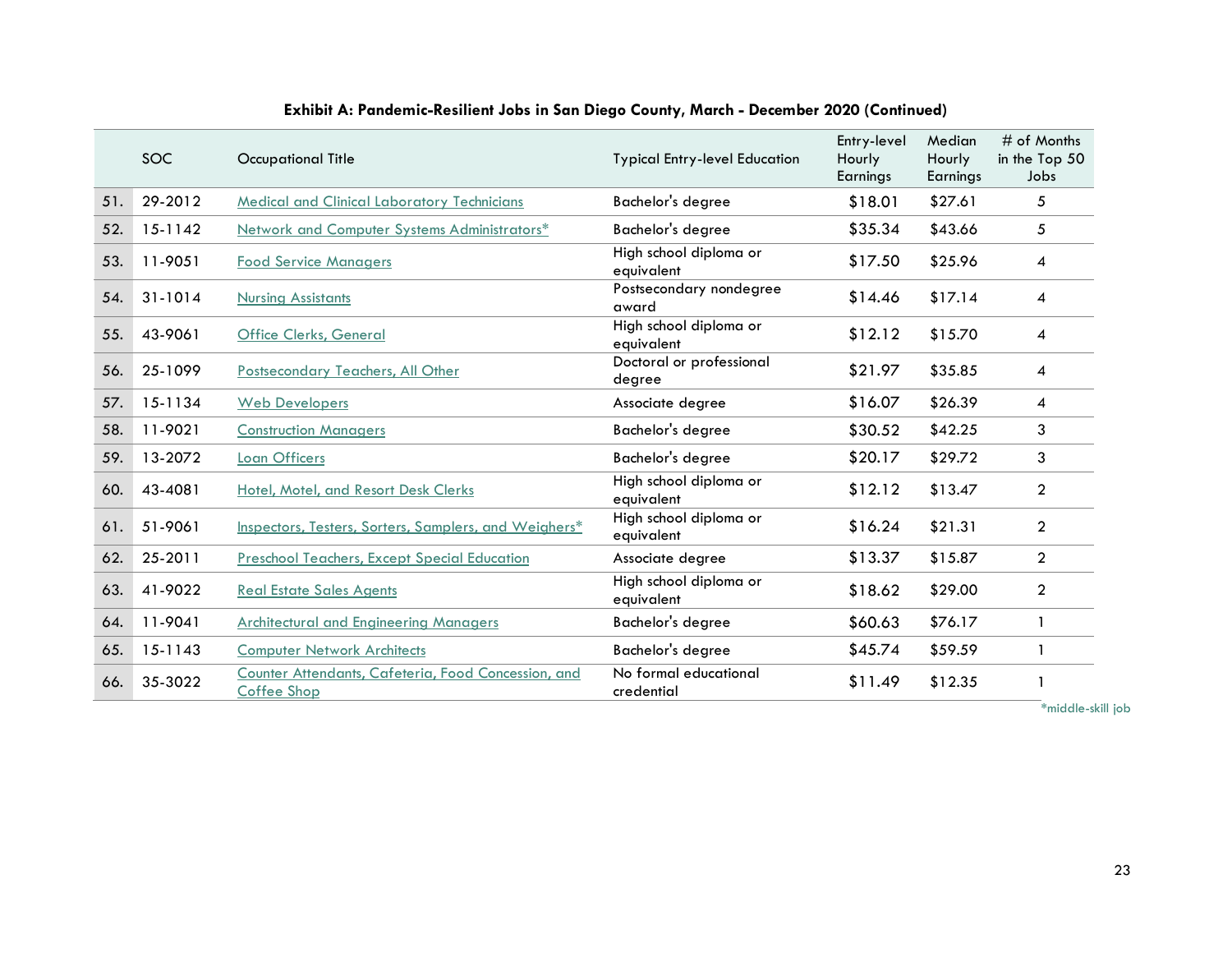|     | SOC.        | Occupational Title                                                                        | <b>Typical Entry-level Education</b> | Entry-level<br><b>Hourly</b><br>Earnings | <b>Median Hourly</b><br>Earnings | $#$ of Months<br>in the Top<br>50 Jobs |
|-----|-------------|-------------------------------------------------------------------------------------------|--------------------------------------|------------------------------------------|----------------------------------|----------------------------------------|
| 67. | $15 - 1141$ | <b>Database Administrators</b>                                                            | Bachelor's degree                    | \$35.17                                  | \$48.28                          |                                        |
| 68. | 17-2071     | <b>Electrical Engineers</b>                                                               | Bachelor's degree                    | \$39.79                                  | \$48.83                          |                                        |
| 69. | 13-2051     | <b>Financial Analysts</b>                                                                 | Bachelor's degree                    | \$28.04                                  | \$36.08                          |                                        |
| 70. | 19-1042     | Medical Scientists, Except Epidemiologists*                                               | Doctoral or professional<br>degree   | \$34.21                                  | \$45.82                          |                                        |
| 71. | 11-9141     | <b>Property, Real Estate, and Community Association</b><br><b>Managers</b>                | High school diploma or<br>equivalent | \$21.74                                  | \$29.88                          |                                        |
| 72. | 43-4171     | <b>Receptionists and Information Clerks</b>                                               | High school diploma or<br>equivalent | \$12.91                                  | \$15.80                          |                                        |
| 73. | 41-4011     | Sales Representatives, Wholesale and<br>Manufacturing, Technical and Scientific Products* | High school diploma or<br>equivalent | \$22.02                                  | \$27.70                          |                                        |
| 74. | 25-3099     | Teachers and Instructors, All Other, Except<br><b>Substitute Teachers</b>                 | Bachelor's degree                    | \$15.34                                  | \$21.48                          | $-1$ $-1$ $-1$ $-1$ $-1$               |

**\***middle-skill job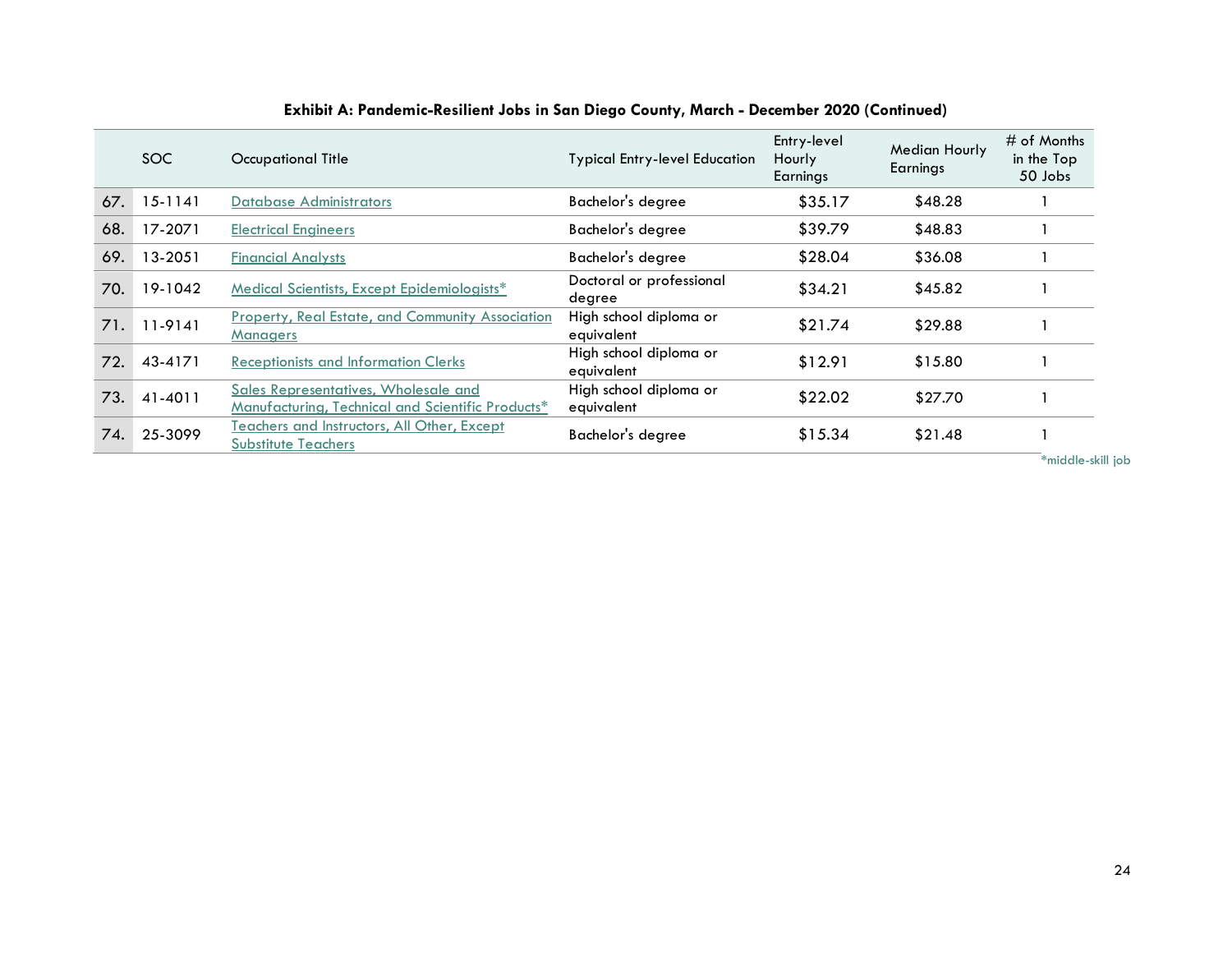## <span id="page-24-0"></span>**Appendix B: Number of Months Occupations Made the Top 50 Jobs List**

#### **Exhibit B: Number of Months Occupations Made the Monthly Top 50 Jobs List**

**(San Diego County vs. United States, March - December 2020)**

|     | <b>Occupational Title</b>                                                                              | # Months<br>in Top 50<br>Jobs List<br><b>SD County</b> | # Months<br>in Top $50$<br>Jobs List<br><b>Nationally</b> |
|-----|--------------------------------------------------------------------------------------------------------|--------------------------------------------------------|-----------------------------------------------------------|
| 1.  | <b>Accountants and Auditors</b>                                                                        | 10                                                     | 10                                                        |
| 2.  | Bookkeeping, Accounting, and Auditing Clerks                                                           | 10                                                     | 10                                                        |
| 3.  | Combined Food Preparation and Serving Workers, Including Fast<br>Food                                  | 10                                                     | 10                                                        |
| 4.  | Computer Occupations, All Other                                                                        | 10                                                     | 10                                                        |
| 5.  | <b>Computer User Support Specialists</b>                                                               | 10                                                     | 10                                                        |
| 6.  | <b>Customer Service Representatives</b>                                                                | 10                                                     | 10                                                        |
| 7.  | Engineering Technicians, Except Drafters, All Other                                                    | 10                                                     | 0                                                         |
| 8.  | <b>Financial Managers</b>                                                                              | 10                                                     | 10                                                        |
| 9.  | First-Line Supervisors of Retail Sales Workers                                                         | 10                                                     | 10                                                        |
| 10. | <b>General and Operations Managers</b>                                                                 | 10                                                     | 10                                                        |
| 11. | Heavy and Tractor-Trailer Truck Drivers                                                                | 10                                                     | 10                                                        |
| 12. | Human Resources Specialists                                                                            | 10                                                     | 10                                                        |
| 13. | Janitors and Cleaners, Except Maids and Housekeeping Cleaners                                          | 10                                                     | 10                                                        |
| 14. | Laborers and Freight, Stock, and Material Movers, Hand                                                 | 10                                                     | 10                                                        |
| 15. | <b>Licensed Practical and Licensed Vocational Nurses</b>                                               | 10                                                     | 10                                                        |
| 16. | Maintenance and Repair Workers, General                                                                | 10                                                     | 10                                                        |
| 17. | <b>Management Analysts</b>                                                                             | 10                                                     | 10                                                        |
| 18. | Managers, All Other                                                                                    | 10                                                     | 10                                                        |
| 19. | <b>Marketing Managers</b>                                                                              | 10                                                     | 10                                                        |
| 20. | <b>Medical and Health Services Managers</b>                                                            | 10                                                     | 10                                                        |
| 21. | <b>Operations Research Analysts</b>                                                                    | 10                                                     | $\mathbf 0$                                               |
| 22. | <b>Personal Care Aides</b>                                                                             | 10                                                     | 10                                                        |
| 23. | <b>Registered Nurses</b>                                                                               | 10                                                     | 10                                                        |
| 24. | <b>Retail Salespersons</b>                                                                             | 10                                                     | 10                                                        |
| 25. | <b>Sales Managers</b>                                                                                  | 10                                                     | 10                                                        |
| 26. | Sales Representatives, Wholesale and Manufacturing, Except<br><b>Technical and Scientific Products</b> | 10                                                     | 10                                                        |
| 27. | Secretaries and Administrative Assistants, Except Legal, Medical,<br>and Executive                     | 10                                                     | 10                                                        |
| 28. | <b>Security Guards</b>                                                                                 | 10                                                     | 10                                                        |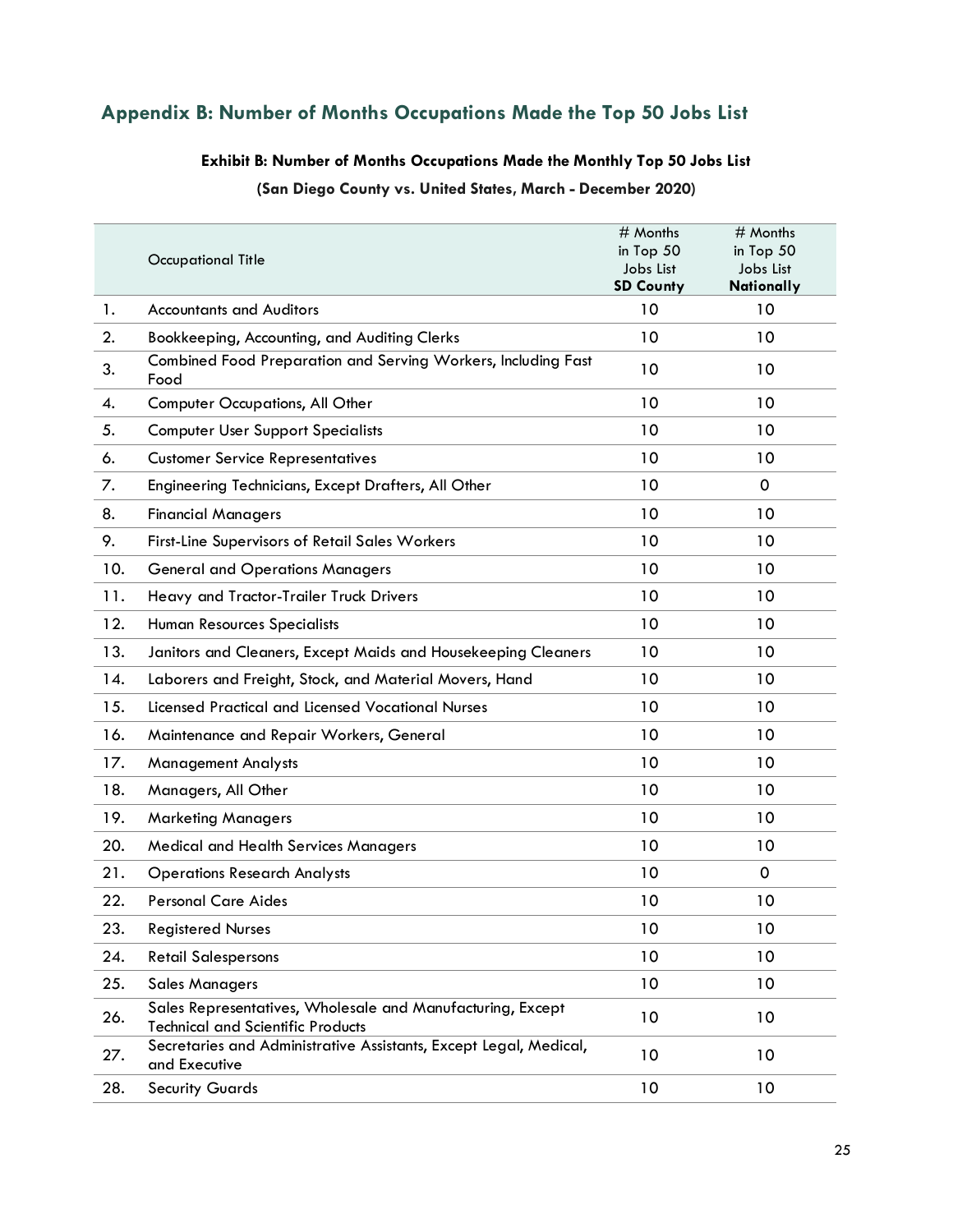## **Exhibit B: Number of Months Occupations Made the Monthly Top 50 Jobs List (San Diego County vs. United States, March - December 2020)**

|     | <b>Occupational Title</b>                                              | # Months<br>in Top 50<br>Jobs List<br><b>SD County</b> | # Months<br>in Top 50<br>Jobs List<br>Nationally |
|-----|------------------------------------------------------------------------|--------------------------------------------------------|--------------------------------------------------|
| 29. | <b>Software Developers, Applications</b>                               | 10                                                     | 10                                               |
| 30. | <b>Stock Clerks and Order Fillers</b>                                  | 10                                                     | 10                                               |
| 31. | Cashiers                                                               | 9                                                      | 10                                               |
| 32. | Engineers, All Other                                                   | 9                                                      | 0                                                |
| 33. | Production Workers, All Other                                          | 9                                                      | 10                                               |
| 34. | Speech-Language Pathologists                                           | 9                                                      | $\overline{2}$                                   |
| 35. | <b>Childcare Workers</b>                                               | 8                                                      | $\boldsymbol{4}$                                 |
| 36. | <b>Insurance Sales Agents</b>                                          | 8                                                      | 10                                               |
| 37. | Maids and Housekeeping Cleaners                                        | 8                                                      | 10                                               |
| 38. | Market Research Analysts and Marketing Specialists                     | 8                                                      | 6                                                |
| 39. | Merchandise Displayers and Window Trimmers                             | 8                                                      | 10                                               |
| 40. | Cooks, Restaurant                                                      | 7                                                      | 9                                                |
| 41. | Driver/Sales Workers                                                   | 7                                                      | 10                                               |
| 42. | <b>Medical Assistants</b>                                              | 7                                                      | 9                                                |
| 43. | <b>Medical Secretaries</b>                                             | 7                                                      | 8                                                |
| 44. | Automotive Service Technicians and Mechanics                           | 6                                                      | 9                                                |
| 45. | <b>Computer Systems Analysts</b>                                       | 6                                                      | 10                                               |
| 46. | First-Line Supervisors of Food Preparation and Serving Workers         | 6                                                      | 10                                               |
| 47. | First-Line Supervisors of Office and Administrative Support<br>Workers | 6                                                      | 10                                               |
| 48. | <b>Information Security Analysts</b>                                   | 6                                                      | $\overline{4}$                                   |
| 49. | <b>Waiters and Waitresses</b>                                          | 6                                                      | 9                                                |
| 50. | Lawyers                                                                | 5                                                      | $\mathbf 0$                                      |
| 51. | Medical and Clinical Laboratory Technicians                            | 5                                                      | 1                                                |
| 52. | Network and Computer Systems Administrators                            | 5                                                      | 1                                                |
| 53. | <b>Food Service Managers</b>                                           | $\overline{\mathcal{A}}$                               | 10                                               |
| 54. | <b>Nursing Assistants</b>                                              | $\boldsymbol{4}$                                       | 10                                               |
| 55. | Office Clerks, General                                                 | $\overline{\mathcal{A}}$                               | 7                                                |
| 56. | Postsecondary Teachers, All Other                                      | $\boldsymbol{4}$                                       | $\Omega$                                         |
| 57. | <b>Web Developers</b>                                                  | 4                                                      | 5                                                |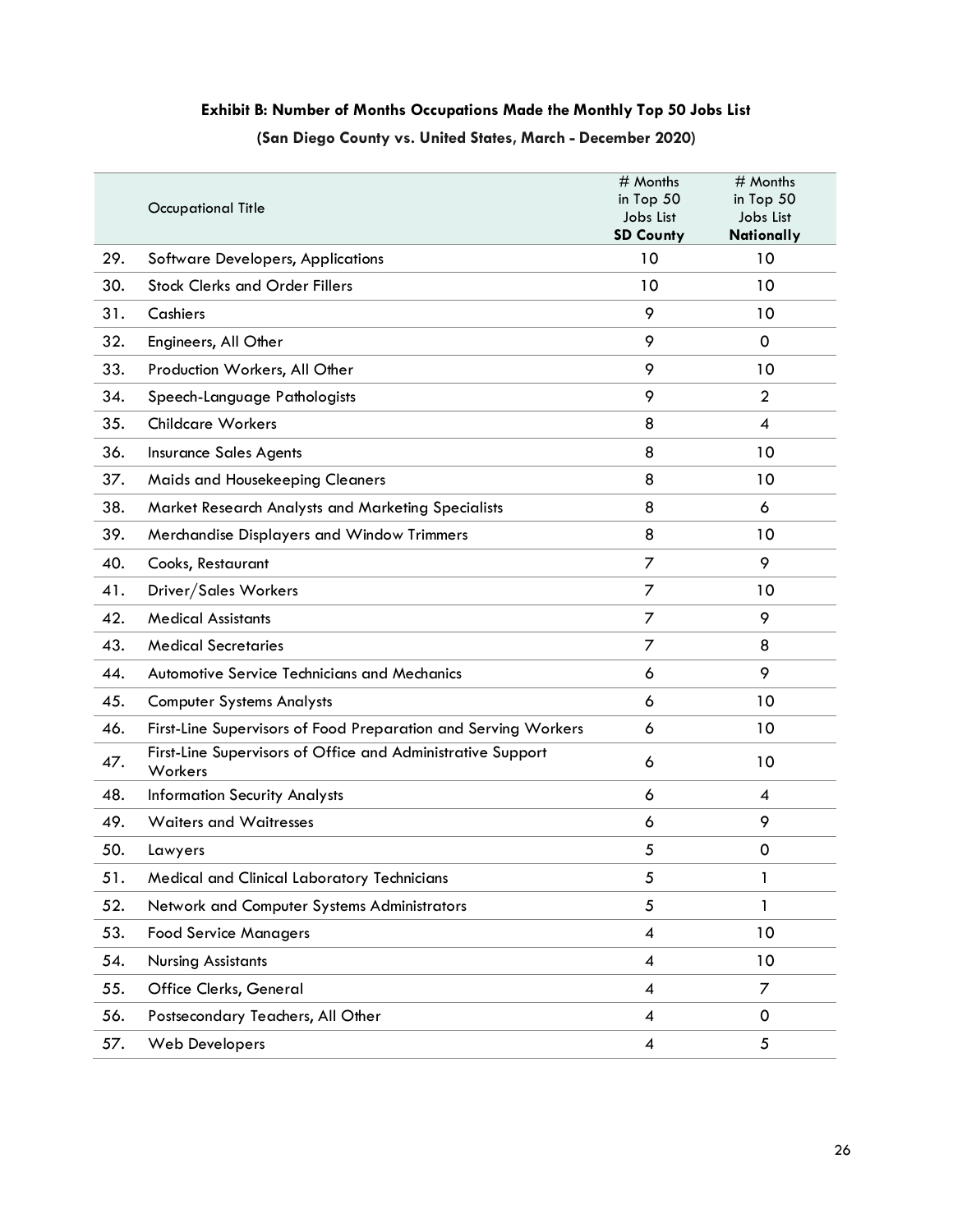## **Exhibit B: Number of Months Occupations Made the Monthly Top 50 Jobs List (San Diego County vs. United States, March - December 2020)**

|     | Occupational Title                                                                       | # Months<br>in Top 50<br>Jobs List<br><b>SD County</b> | # Months<br>in Top 50<br>Jobs List<br>Nationally |
|-----|------------------------------------------------------------------------------------------|--------------------------------------------------------|--------------------------------------------------|
| 58. | <b>Construction Managers</b>                                                             | 3                                                      | 1                                                |
| 59. | Loan Officers                                                                            | 3                                                      | 0                                                |
| 60. | Hotel, Motel, and Resort Desk Clerks                                                     | $\mathbf{2}$                                           | 0                                                |
| 61. | Inspectors, Testers, Sorters, Samplers, and Weighers                                     | $\mathbf{2}$                                           | 0                                                |
| 62. | Preschool Teachers, Except Special Education                                             | $\overline{2}$                                         | 3                                                |
| 63. | <b>Real Estate Sales Agents</b>                                                          | $\overline{2}$                                         | 3                                                |
| 64. | Architectural and Engineering Managers                                                   | $\mathbf{1}$                                           | 0                                                |
| 65. | <b>Computer Network Architects</b>                                                       | 1                                                      | 0                                                |
| 66. | Counter Attendants, Cafeteria, Food Concession, and Coffee<br>Shop                       | 1                                                      | 0                                                |
| 67. | <b>Database Administrators</b>                                                           | 1                                                      | 1                                                |
| 68. | <b>Electrical Engineers</b>                                                              | 1                                                      | 0                                                |
| 69. | <b>Financial Analysts</b>                                                                | 1                                                      | 0                                                |
| 70. | Medical Scientists, Except Epidemiologists                                               | 1                                                      | 0                                                |
| 71. | Property, Real Estate, and Community Association Managers                                | 1                                                      | $\Omega$                                         |
| 72. | <b>Receptionists and Information Clerks</b>                                              | 1                                                      | 0                                                |
| 73. | Sales Representatives, Wholesale and Manufacturing, Technical<br>and Scientific Products | 1                                                      | 0                                                |
| 74. | Teachers and Instructors, All Other, Except Substitute Teachers                          | 1                                                      | 0                                                |
| 75. | Health Technologists and Technicians, All Other                                          | 0                                                      | $\mathbf{2}$                                     |
| 76. | Home Health Aides                                                                        | 0                                                      | 8                                                |
| 77. | <b>Industrial Truck and Tractor Operators</b>                                            | $\mathbf 0$                                            | 1                                                |
| 78. | Light Truck or Delivery Services Drivers                                                 | $\mathbf 0$                                            | 4                                                |
| 79. | Medical Records and Health Information Technicians                                       | 0                                                      | $\overline{2}$                                   |
| 80. | Middle School Teachers, Except Special and Career/Technical<br>Education                 | 0                                                      | 1                                                |
| 81. | <b>Pharmacy Technicians</b>                                                              | $\mathbf 0$                                            | 1                                                |
| 82. | Physicians and Surgeons, All Other                                                       | $\mathbf 0$                                            | 10                                               |

**\***middle-skill job